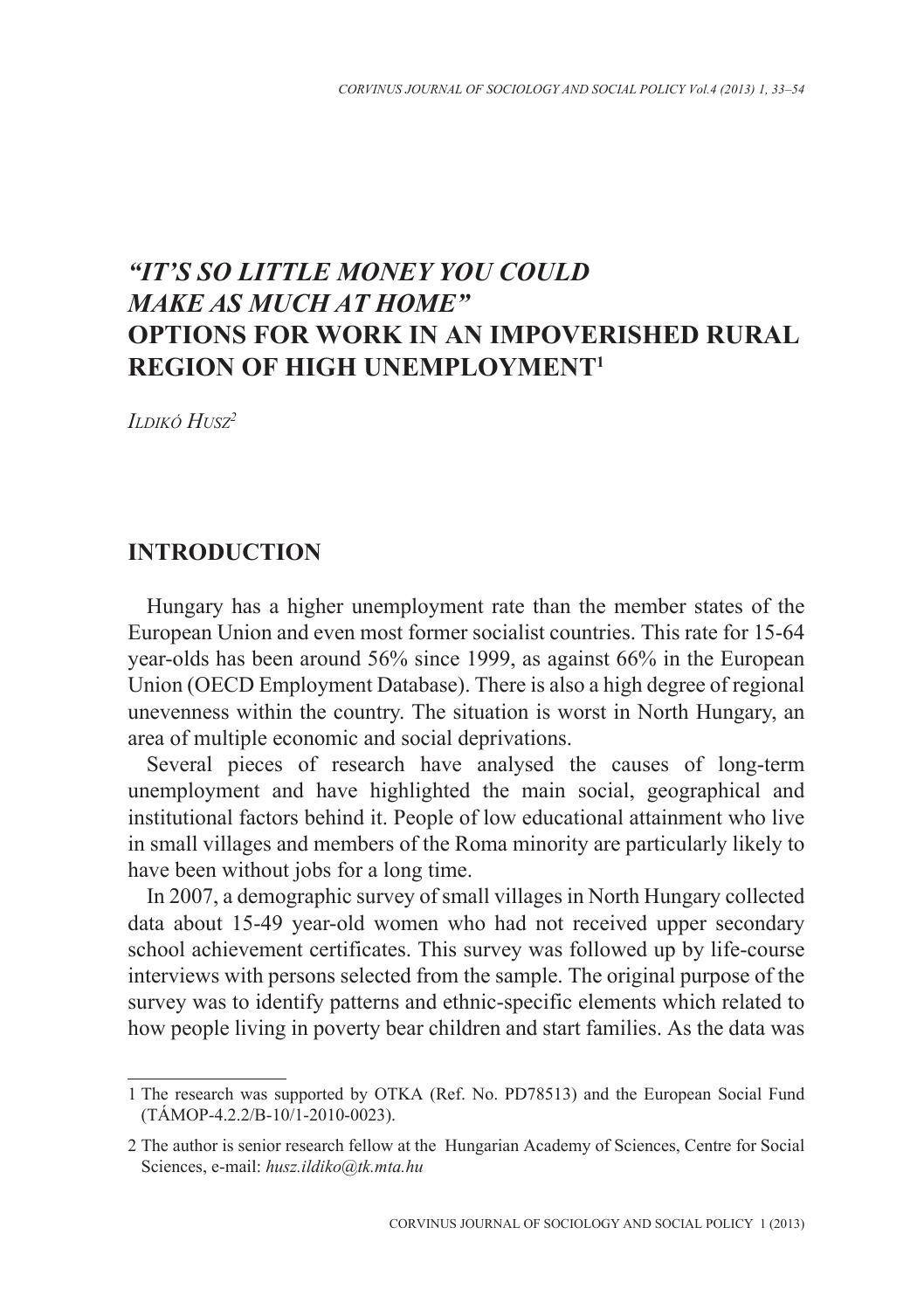processed, employment rates were found to be even lower than expected: the respective rates of employment for Roma women and their partners in the sample were just  $6\%$  and  $35\%$  – compared to the national averages of  $20\%$ and 38%.<sup>3</sup> The figures were also lower for the non-Roma subsample; 36% and 56% respectively. Most of the interviewees were long-term unemployed, and many of them, especially women, had never had permanent jobs. This fact prompted further study into what local factors are behind this very low rate of labor market participation.

The study described here draws on qualitative research to present the local factors which hinder and support the seeking of work and examines how, when individual make decisions about whether to accept work. These factors interconnect to create an alternative employment system to the open labor market. This market finds expression in the high rate of unemployment at a macro level. We also briefly consider some related ethnic differences.

## **CAUSES AND CONSEQUENCES OF LONG-TERM UNEMPLOYMENT – A REVIEW OF THE LITERATURE**

The emergence of long-term unemployment can only partly be explained by the post-transitional economic recession. More precisely, we can say that economic restructuring at the time of the political transition rendered long-term unemployment visible; it already existed in the previous system but was kept "within the factory gates" to satisfy the political objective of having full employment. In the 1990s, as industrial companies closed down or were reorganised to become competitive and agriculture fell into crisis, large numbers of people who lacked up-to-date skills were cast on to the streets. A lack of an appropriate educational background and skills remains the main reason for the long-term unemployment which has persisted ever since. People with no more than a primary school education have suffered the greatest displacement from the labor market. In the mid-2000s, women in this group were 29% less likely and men 25% less likely to be employed than their counterparts with secondary school leaving certificates (Köllõ 2009).

The labor market position of Romas has suffered a greater-than-average deterioration. A 2003 national representative survey of Romas found that only 38% of Roma men and 20% of Roma women between the ages of 15 and 49 were employed, compared with respective figures of 85% and 53% at

<sup>3</sup> National figures are based on the Roma survey which took place in 2003 (cf. Kertesi 2005). To ensure comparability of the results, pensioners and students are excluded.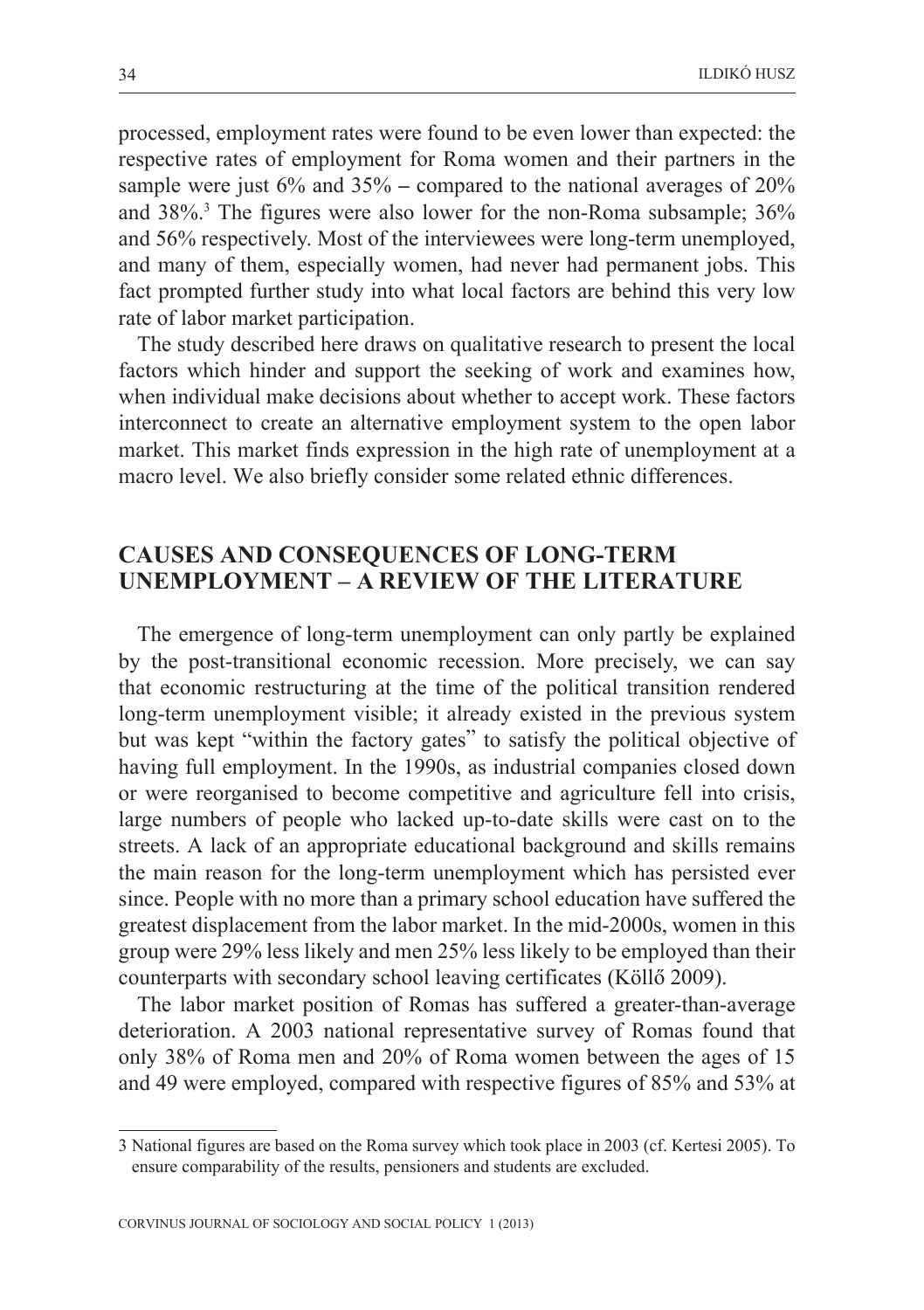the time of the political transition (Kertesi 2005). The disadvantages show up in both the loss of jobs and in the lack of opportunities to find new jobs. The opportunity gap is due largely to the average level of education of Roma and to a lesser extent to discrimination against Roma workers. The latter factor was found to be particularly relevant in the early 1990s during the first stage of the transition (Kertesi 2005).

The rates of participation in the labor market differ by region as well as by level of education and ethnic group: this rate is 60.2% in the wealthier central part of the country and 48.7% in the more deprived Northern Hungarian region (KSH Stadat). The crisis primarily hit settlements where the main source of employment in the past was socialist heavy industry, whose plants closed down one after the other in the 1990s. In depressed areas the composition of the labor supply (the high proportion of uneducated people) and inadequate infrastructure inhibit modernisation of the inherited economic structure. The latter is particularly problematic in areas surrounding small villages where difficult access to jobs and the high cost of commuting are in themselves deterrents to taking a job (Köllõ 1997, Kertesi 2000, Bartus 2007).

Some research has found that while a loss of jobs for the unskilled was a natural concomitant of the formation of the market economy in the posttransition years, persistent unemployment is characteristic of Central and Eastern European countries. A contributory factor is the lack of small and family businesses which, in wealthier countries, play a major part in employing uneducated workers (Köllõ 2009).

Government measures have proved incapable of remedying the employment crisis. Demand for unskilled workers is dampened by the relatively high minimum wage (Kertesi-Köllõ 2004, Köllõ 2009). On the labor supply side, neither the frequent changes to the benefits system nor public works programmes have provided sufficient incentives for the return of the longterm unemployed to the open labor market (Bódis et al. 2005, Tardos 2005, Csoba 2010, Balás et al. 2011). The child benefit system has a further effect of encouraging mothers to stay at home (Bálint – Köllõ 2008).

While the research mentioned so far has investigated the structural and institutional reasons for low employment levels, local studies have focused on the cultural basis of adaptation to long-term unemployment. Such research has sought to determine the survival strategies adopted by poor people. Since the Roma are disproportionately highly represented in this stratum of society they have been the primary focus of empirical studies. The research has attempted to identify the processes by which Roma have been displaced from the labor market in the long term. In this regard, several pieces of research have reported on their efforts to make up for lost wage income and various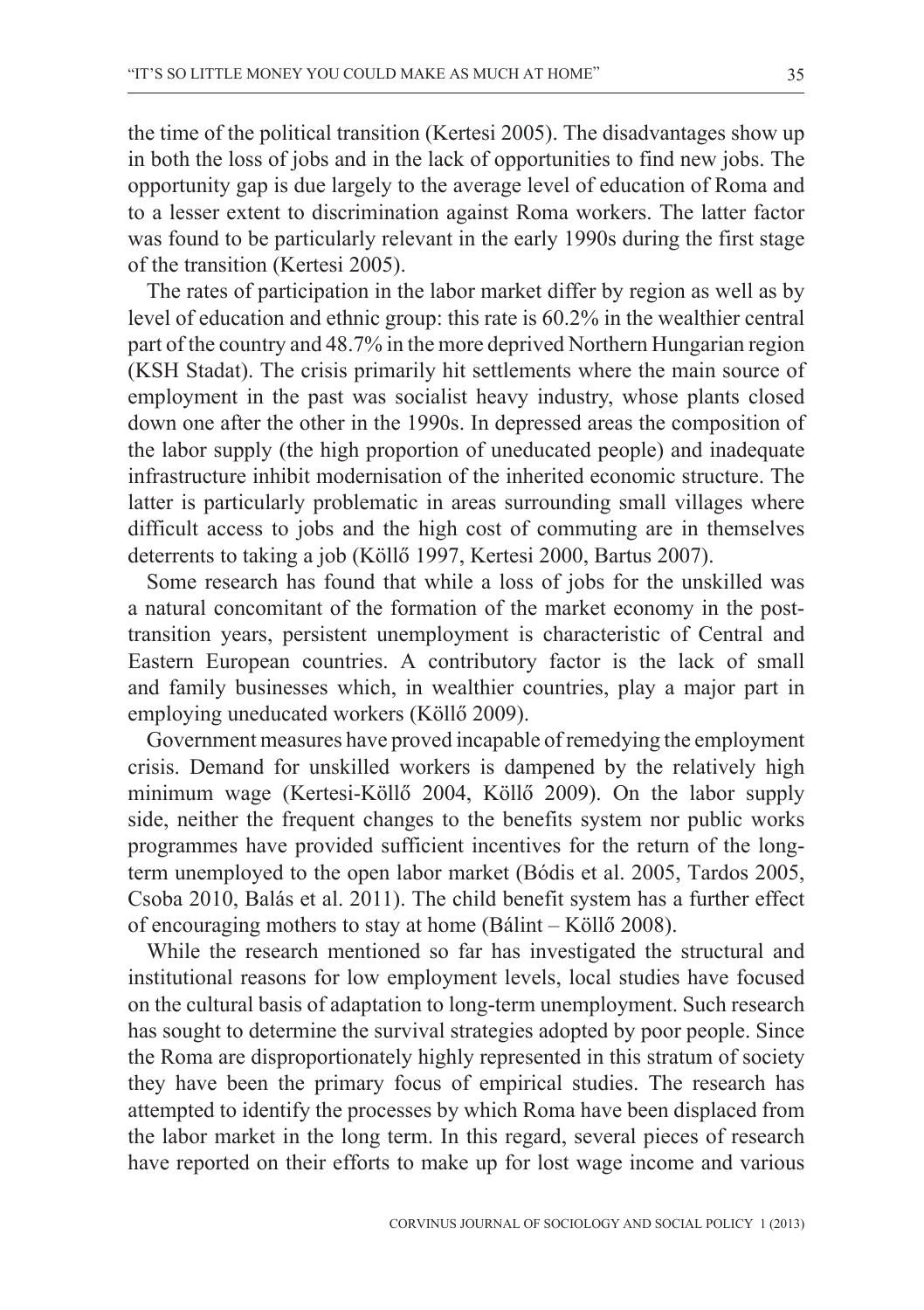remunerative activities and survival strategies (Tóth 1997, Fleck-Virág 1998, Szuhay 1999, Kemény 2000, Durst 2002, Virág 2008, Havasi 2010, Messing-Molnár 2011). Despite the diversity of these publications they paint a fairly uniform picture: return to the formal labor market is not a realistic alternative for the long-term unemployed Roma, for whom the various forms of welfare benefits have become main sources of income. In addition, it is common for them to take up casual and/or seasonal work in the informal sector and other remunerative opportunities.

This strategy for making a living employed by the Roma cannot in fact be linked to the post-transition employment crisis. In the early 1980s Gábor Havas wrote of a "jack-of-all-trades" lifestyle which relied on gathering/ trading for generating income. This approach takes advantage of short-term economic openings and is more attractive than the "company employment" on offer. This form of existence emerged in response to the decline in demand for the Romas' traditional occupations rather than to the contraction of the formal labor market, and enabled local communities to adapt to their enforced changes in occupation while retaining the essential elements of their old, itinerant life (Havas 1982). This finding chimes in with anthropological descriptions about how traditional Gypsy culture promotes an aversion to the world of the wage system and adherence to forms of activity that fit better with Gypsy value systems (Okely 1983, Stewart 1994, Formoso 2000). As a result, the employment crisis which hit at least part of the Roma community in the late 1980s did not lead to a new lifestyle but rather to alterations in the structure of previously-existing sources of income (it greatly reduced income gained from the primary labor market and raised the significance of welfare benefits). This was no doubt accompanied by the rising intensity of other income-generating activities, but we have little information about this. For groups more closely linked to the wage-work sector, however, the closure of old industrial factories which had provided mass employment presented a more serious challenge.

The extent to which the ways of making a living, outlined by the local research (above all, a dependency on benefits) may be regarded as rational responses to limited opportunities or as cultural patterns of adaptation is disputed, as is the question of whether ethnic culture or a culture of poverty was at work. Arguments supporting the latter are based on the fact that many of the activities formerly regarded as "ethnic" may also be undertaken by poor non-Roma (Havasi 2010, Messing-Molnár 2011). Some opinions go further; e.g. Lewis (1961) in identifying the distinctive lifestyles and habits of the Roma as being the consequence of a status of persistent exclusion, a culture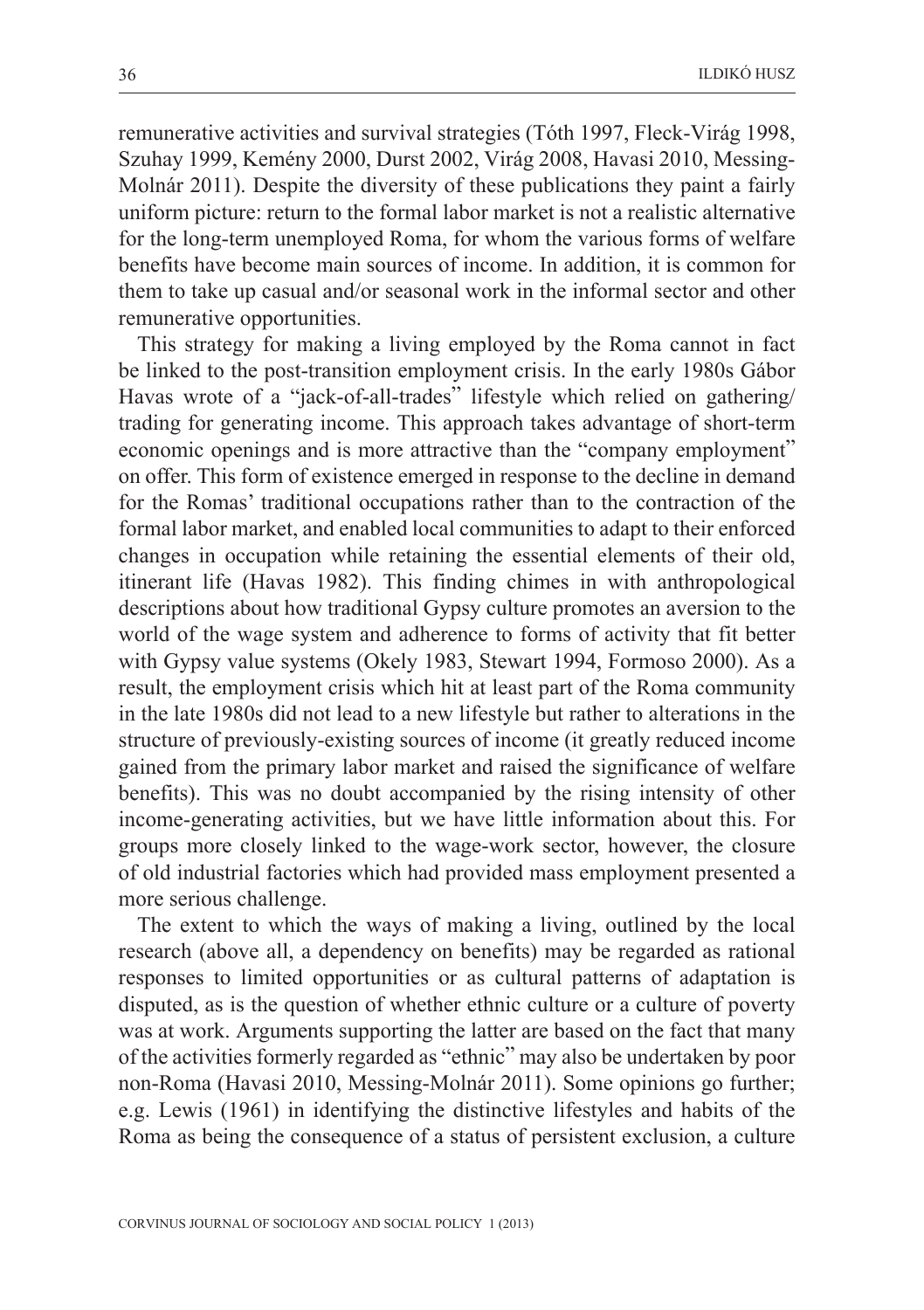of poverty4 with a kind of relative autonomy, itself contributing to long-term unemployment and thus the regeneration of poverty (Ladányi – Szelényi 2004). The outcome of the debate, especially as regards the rationality of modes of adaptation, is not without lessons for government policy because it can determine the effectiveness of employment, family and social policy measures that affect the parameters of decisions.

#### **STUDY SITE**

The qualitative research described in this paper was carried out in the highunemployment villages of the subregions around Edelény and Encs in the north of Borsod County between June 2008 and June 2009.<sup>5</sup> There are two towns in the area (Miskolc and Edelény) with substantial job potential for people living in the surrounding villages. Miskolc is the primary centre of attraction by virtue of its size while Edelény is a secondary job-market centre. The villages studied lie 34-66 km from Miskolc and 20-50 km from Edelény<sup>6</sup>.

About one third of Hungary's Roma population lives in the north of the country and is concentrated in a few multiply-deprived subregions. The site of our study corresponded to two of these sub-regions, so the Roma population was highly over-represented compared to their population in the rest of the country. It is mainly Romungros (Hungarian speaking Gypsies) that live here, with a minority of Vlach Gypsies. Hovewer, the local system of categorisation does not correspond to the ethnological-anthropological categories. The main lines of distinction are between Romas ("Gypsies") and non-Romas ("peasants"), and Roma groups or communities are distinguished by their place of residence<sup>7</sup>. The term "Vlach Gypsies" was used mostly by "peasants" and refers to those who are regarded as boisterous and violent.

Local people – Roma and non-Roma – distinguish between groups of Romas on the basis of where they live. They speak of the "good Gypsies"

<sup>4</sup> In the community they studied, Ladányi and Szelényi considered extreme egalitarianism, lack of respect for authority and short-term attitudes to be the main features of the culture of poverty (Ladányi – Szelényi 2004).

<sup>5</sup> On societies of the villages in the region, see Havas (1999) and G. Fekete (2005).

<sup>6</sup> These distances from Miskolc and Edelény are distances by car. In the case of Edelény, longdistance buses take longer routes.

<sup>7</sup> Locality-based differences among Borsod Gypsies have been examined in connection with childbirth by Durst (2006). Szuhay also highlights the local character of Gypsy culture which they report to be in a "state before cultural homogenisation" (Szuhay 1999:11).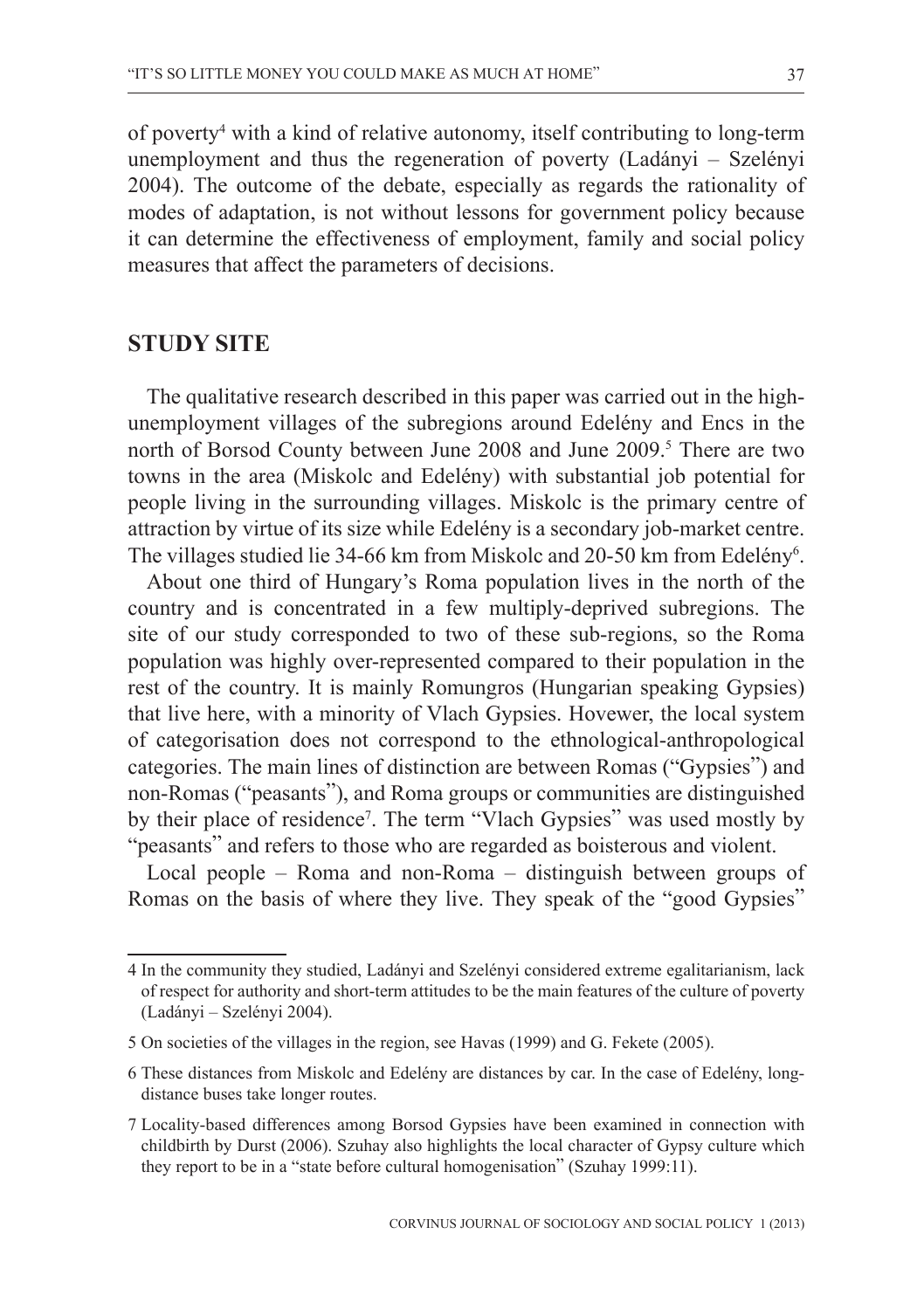from village X and those from village Y who reportedly embody all the stereotypes commonly associated with Gypsies: vulgar, dirty, lazy, living on benefits and child support. If a family moves from Y to X, they are viewed by the locals with mistrust and apprehension. Despite the limitations of the Roma marriage market, given their ethnic isolation, residents of X have a reluctance to seek marriage partners from area Y. The location has no significance in itself in the categorisation but simplifies the labelling. The recurrence of surnames suggests that each village has a few blood-related groups (clans) of common origin, with their own norms and lifestyles that mark the boundaries of the group within the community.<sup>8</sup> Even after a clan breaks up and some families move out of the village, common norms and customs are preserved in the form of local identity. Most of the Roma interviewees were from two "X-type" villages (i.e. with "good Gypsies"), one with a high level and the other a lower level of ethnic segregation.

The families of poor non-Roma residents of low educational attainment, unlike the Romas, tended to be scattered through the village rather than being grouped together. The interviewees were thus drawn from seven neighbouring or close-by villages.

Fieldwork consisted of life-course interviews and in some cases group interviews and involved a total of 40 people. The interview subjects were selected from the earlier survey sample and so our findings do not apply to the population of the region as a whole but to poor village people of low educational attainment. In some villages, particularly those where the majority are Romas, practically the entire population belongs to this category. Elsewhere there are some smallholders and employees whose financial position is relatively stable. The emphasis should be on "relatively": neither farming nor a permanent job are paths to wealth here, but these families do at least have some reserves to get them through crises such as bad harvests or the loss of a job. People who have raised themselves out of poverty have already moved out of this permanently crisis-ridden region.

The respondents were mainly 20-50 year-old women but questions about the labor market also yielded information about the male family members and the village as a whole. Our interviewees, and usually their partners (husbands or cohabitees), did not have upper secondary school leaving certificates and their job prospects were therefore greatly restricted. Nowadays, it is the upper secondary school leaving certificate rather than a trade qualification which is the crucial factor in finding a job.

<sup>8</sup> See Romano Rácz's (2008) paper on this phenomenon in a Nógrád County village.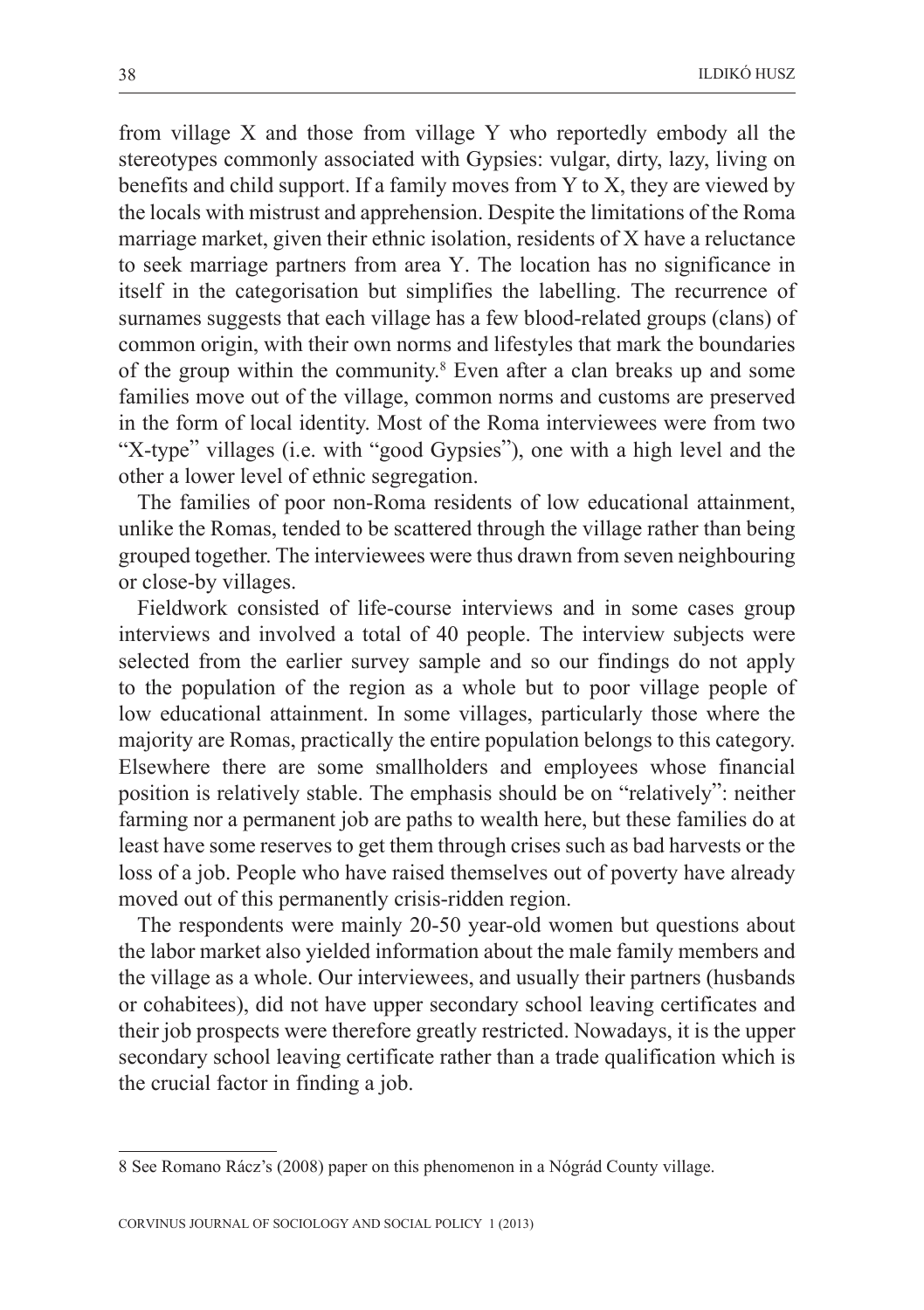Certain factors which acted as incentives and disincentives to seeking employment were frequently mentioned and were regarded by interviewees as being typical. These factors will be discussed first.

### **LABOR MARKET INCENTIVES AND DISINCENTIVES**

The labor market in the region is largely the legacy of the pre-transition period. Having long been employed in the large and medium-sized state industrial enterprises which operated in the area before the transition, many people in the region found it hard to adapt after these operations closed down. The working culture of large enterprises<sup>9</sup> did not nurture the initiative required for successful adaptation and entrepreneurial propensity did not increase after people were made redundant. The evidence of this is that the number of small and medium-sized enterprises relative to population in this region is still among the lowest in Hungary (KSH Stadat). Exacerbating the crisis, many local production cooperatives closed down during the 1990s, causing a parallel decline in the number of agricultural-sector jobs. Low farm gate prices destroyed the agricultural activity which formerly took place on family plots of land, which was once an important supplement to income. Very few people in the villages of the region produce more crops or animals than meet the family's direct needs nowadays. Regular cash income therefore primarily consists of state transfers. These are not enough to live on, and so people try to supplement them through undertaking various forms of activity.

### **Demand on the formal labor market – where can you find a job?**

The interviewees were unanimous about their being no jobs for either men or women in their own or in nearby villages. It is true that the only employer in most villages is the council which is responsible for providing jobs in public offices, the school and the nursery. Local labor demand, especially for people of low educational attainment, is very weak and out of all proportion to supply. For most of the village population working locally is thus not an option: if somebody wants a job, they will have to commute.

The larger employers are based in towns. Two types of patterns of commuting are common in the region: a minority of those with regular paid

<sup>9</sup> For the connection between former work in large enterprises and low entrepreneurial propensity in Hungary, see the review by Kopasz (2007).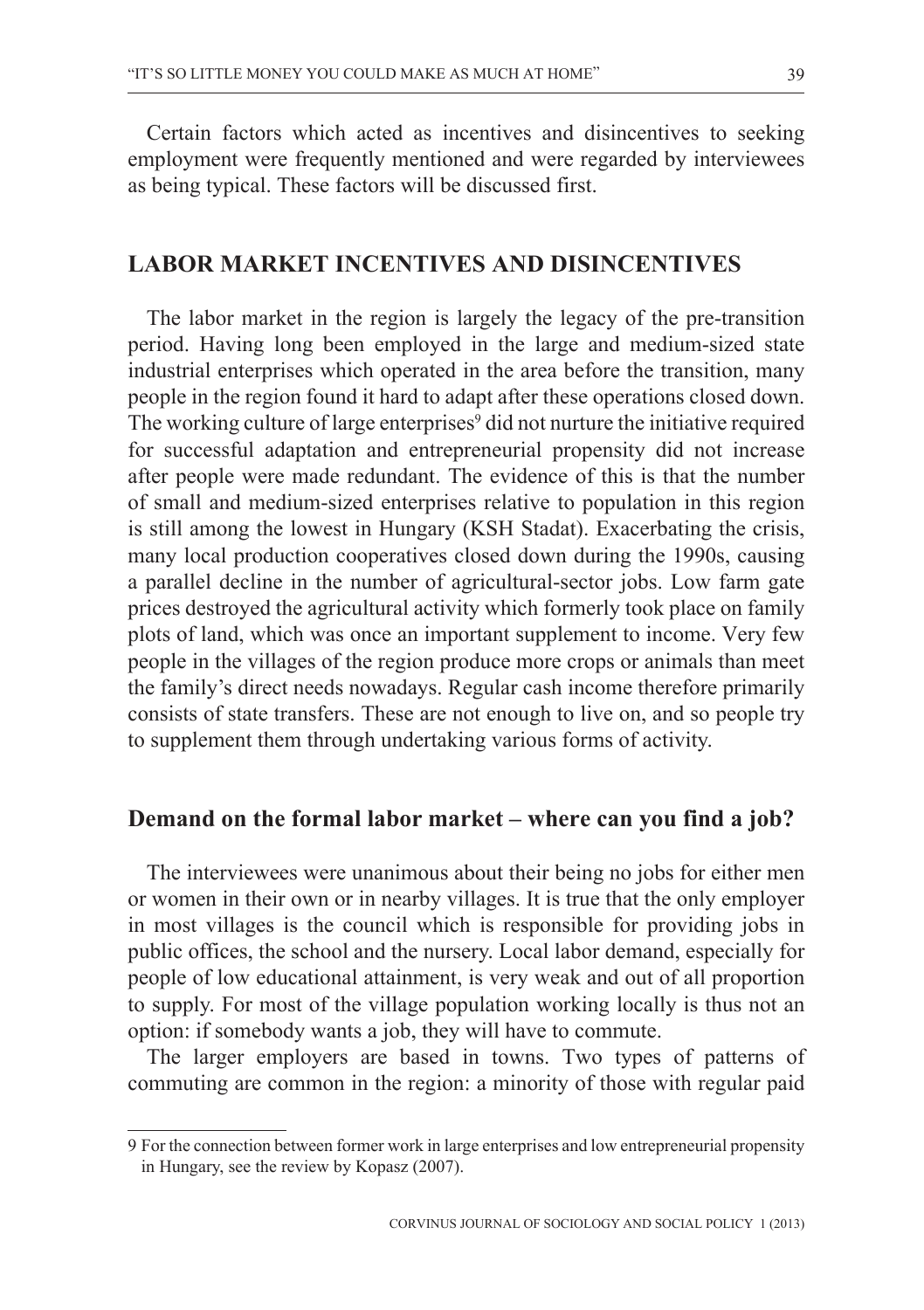work travel to Budapest once or twice a month, and the majority travel every day to Miskolc or Edelény or to other local towns. Most unemployed people consider the attractive jobs to be into the latter category (reachable by daily commuting) since previous bad experiences with working in Budapest and the high cost of living discourage many of them from even considering looking for work there.

*"The truth is, if you go and work in Budapest, if you don't go to a real job, but some kind of private outfit, there is a risk whether they'll pay or not. A lot of them have the nerve not to pay. And then you have to have enough to live for a month. Then there's the travel, and that's so expensive it's just not worth it. All that for about 20 or 30 thousand forints in your hand, you won't have any more left anyway. It's not worth it. The truth is, it's so little money you could make as much at home, and you could stay at home."*

In Miskolc there are a range of job opportunities for unqualified people but in Edelény regular work is to be found only in the chocolate factory, the concrete factory, to a limited extent the hospital and a few industrial and other small enterprises.

#### **Incentives to seek work – how much can you earn by commuting?**

The general view was that jobs in towns within commuting distance usually pay the minimum wage which is not enough to make it worthwhile shouldering the high costs of commuting. At the time of the survey, the Hungarian minimum salary was HUF 71,500, which leaves HUF 58,000 net after taxes and deductions.10

*"The mines have closed, the agricultural cooperatives have been wound up. Private companies are only going to pay the minimum wage, and they don't give you a bus pass. So if you go to Miskolc to work for the minimum wage and the bus pass is 20,000 forints, what do you have left? People who weren't made redundant then, in the early '90s, still go away and work, but not many others."*

<sup>10</sup> Interviewees always talked of "take home pay", so that is what figures in interview excerpts refer to.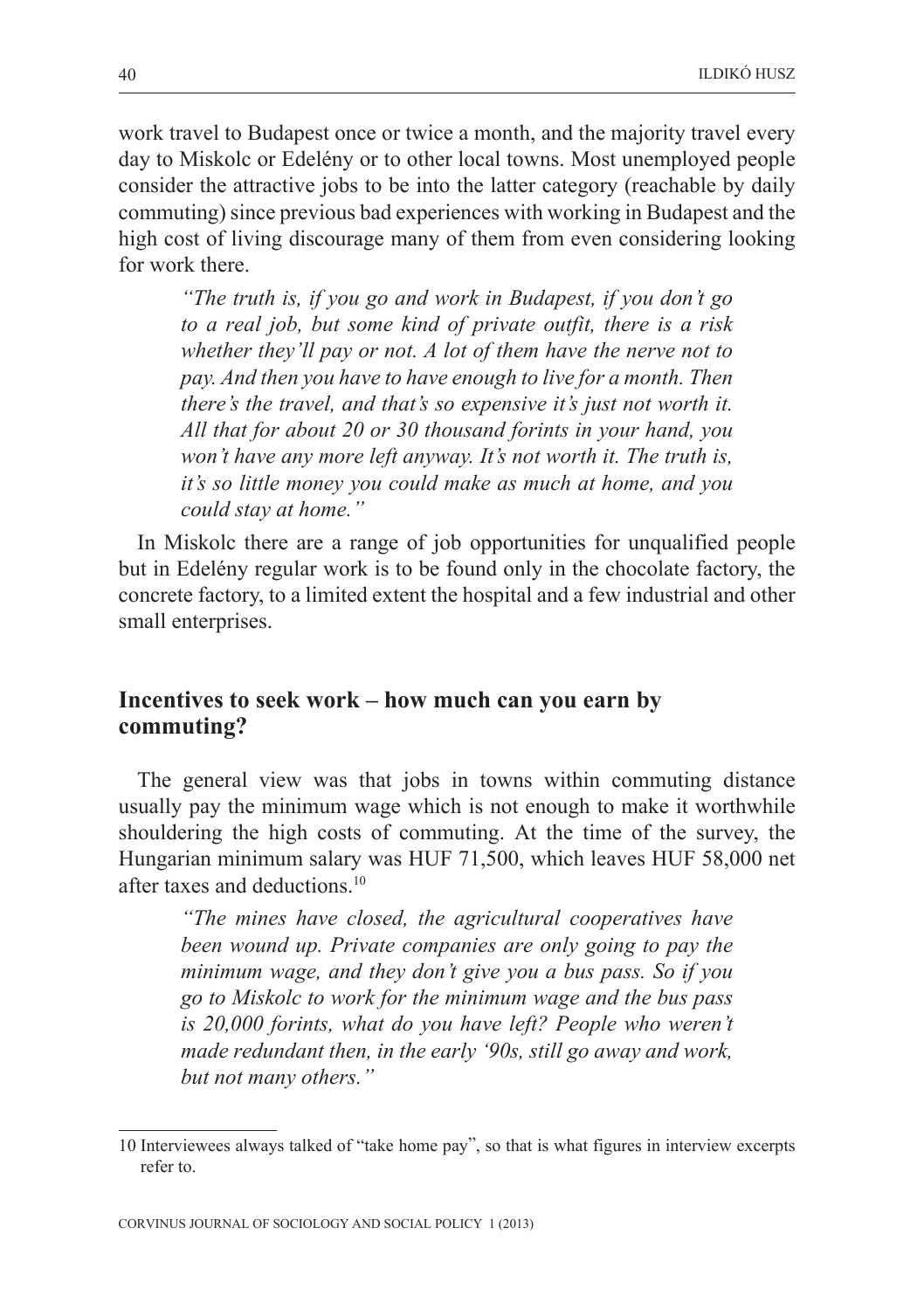Earning the minimum wage is therefore not an attractive prospect, and everybody who once had a job reported receiving higher pay than this. The amount of reservation wage<sup>11</sup> depends on the distance to the working place and the type of employment. A monthly income of 100,000 forints was mentioned several times as a kind of psychological threshold above which it was worth travelling even further to work (Budapest, even abroad), but comments in the interviews made it clear that such opportunities are only found in the shadow (grey or black) economy<sup>12</sup>. Working for any less than this was only worthwhile if it provided some kind of long-term security and official status. There are very few such opportunities.

*"My husband drives a tractor for the … company here. It's a permanent job, officially registered. He takes home 81,000 forints… They work eight hours. Sometimes more. If he works longer, he might get a day off, because they don't pay overtime. Until now at least they paid, but now they don't pay either."* 

The poor labor market positions of interviewees means that they have difficulty in more than just finding work, receiving low wages and working in poor working conditions; it also shows up in job instability. A person is fortunate if they can work in the same job for more than a few years. As Éva Havasi put it, most people living in poverty are "regular casual workers" (Havasi 2010:46). Gábor Kertesi considers employment instability to be characteristic of the labor market position of the Roma and his figures show that it is not characteristic of employment among non-Romas with low qualifications (Kertesi 2005). Our own field observations contradict this: the time spent by members of poor families from the deprived region employed in one job was short, regardless of their ethnicity. It should be noted that the poorest members of village society have experienced this kind of employment uncertainty in other periods of history (as servants, day-laborers or sharecroppers, for example), and it is in this light that their job security during the few decades of socialist heavy industry should be assessed.

<sup>11</sup> The reservation wage is the lowest wage rate at which a worker would be willing to accept a particular type of job.

<sup>12</sup> This refers to payment without tax, or taxation on earnings up to the minimum wage and untaxed payment above this level.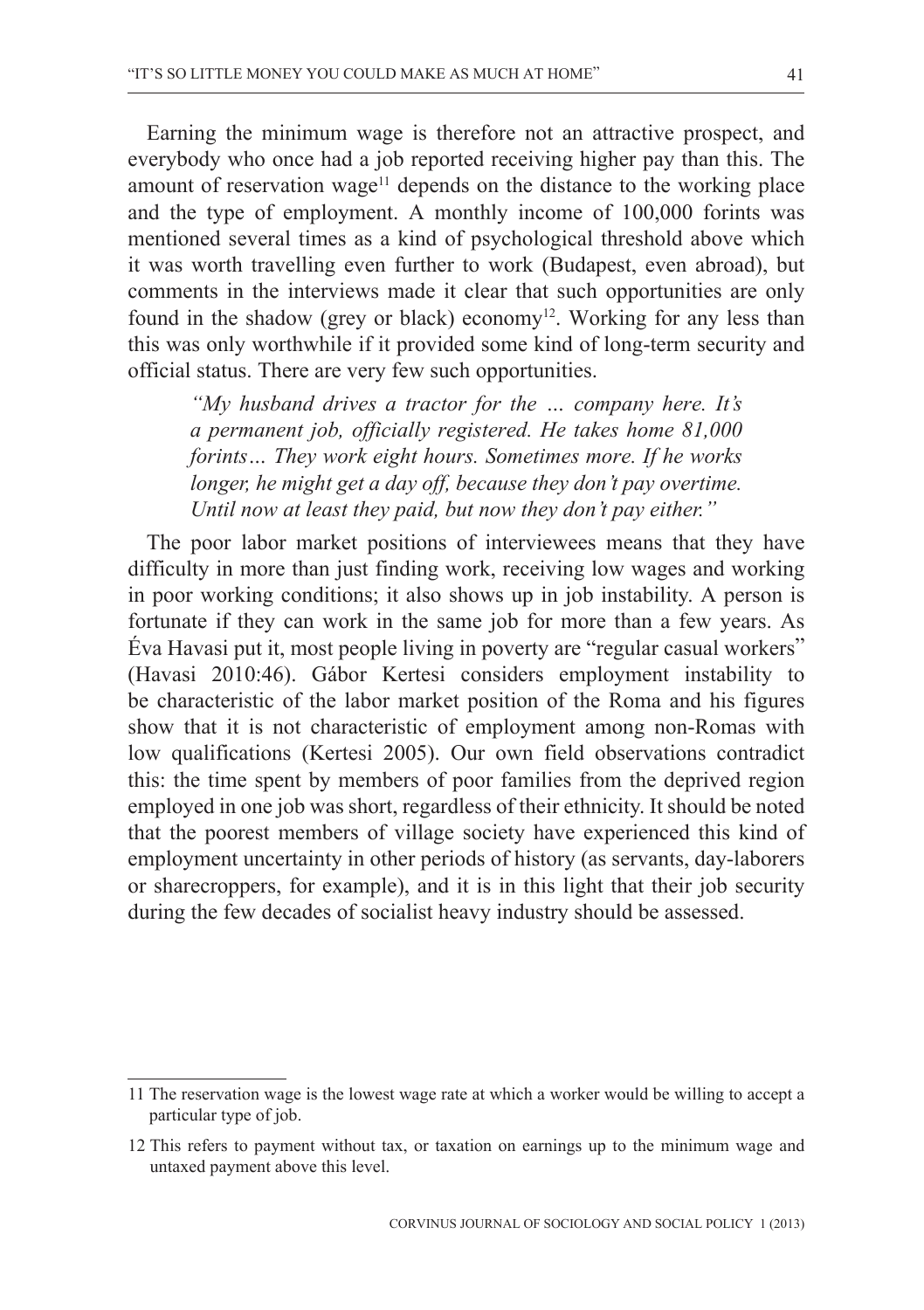#### **Commuting costs**

There have been several studies about the disincentive effect on the labor market of high commuting costs (Köllõ 1997, Kertesi 2000, Bartus 2007). This problem is particularly marked in the region we studied.13 The villages in the survey were a one or one-and-a-half hour's bus journey from the larger towns. Most of the commuting costs go towards purchasing the longdistance and municipal local bus passes which cost between HUF 20,000 and 40,000, depending on distance. The law requires the employer to reimburse commuting costs. In practice, companies have no interest in paying for bus passes because they can usually find labor locally. Respondents agreed that employers would pay for a bus pass for up to 20 km, but above that they would only pay half of all travel costs, or would not employ commuters at all.

*"In Borsod at least there's no work anyway. I've heard from quite a few people about going there and there trying for a job. They ask right off, are you local? If you say no, then it's sorry, the job's filled, and that's it. They're sent away. Never mind that they haven't got anybody, they send you away so that they don't have to pay for your travel… There's no more of wherever you go to work, they buy you a pass or pay you back if you buy it. They pay for about 20 kilometres, then it comes out of your own pocket."*

In some villages commuting is impossible because of "employment unfriendly" long-distance bus timetables. Most jobs which are offered to unqualified people start at 6am, but the bus company's timetables are mostly aligned with school timetables and schools start at 7.45 or 8am. These jobs can only be taken by people with cars, which makes commuting very expensive. At the time of the survey, the monthly fuel cost of going to work every day (travelling a distance of 40 km) was about 35,000-40,000 forints, an amount which would be worthwhile paying only in return for a wage that was high by local standards.

*"… if there was a bus service. But you can't get anywhere for 6 from here, because the bus to Miskolc leaves at nearly 5 o'clock, which means you're in Miskolc by a quarter to seven. And what company will let you go to work at 7 if others are there at 6?"*

<sup>13</sup> Gábor Kertesi, in one of his studies, published a map of villages worst placed for commuting. All of the villages studied here fall into this category (cf. Kertesi 2000).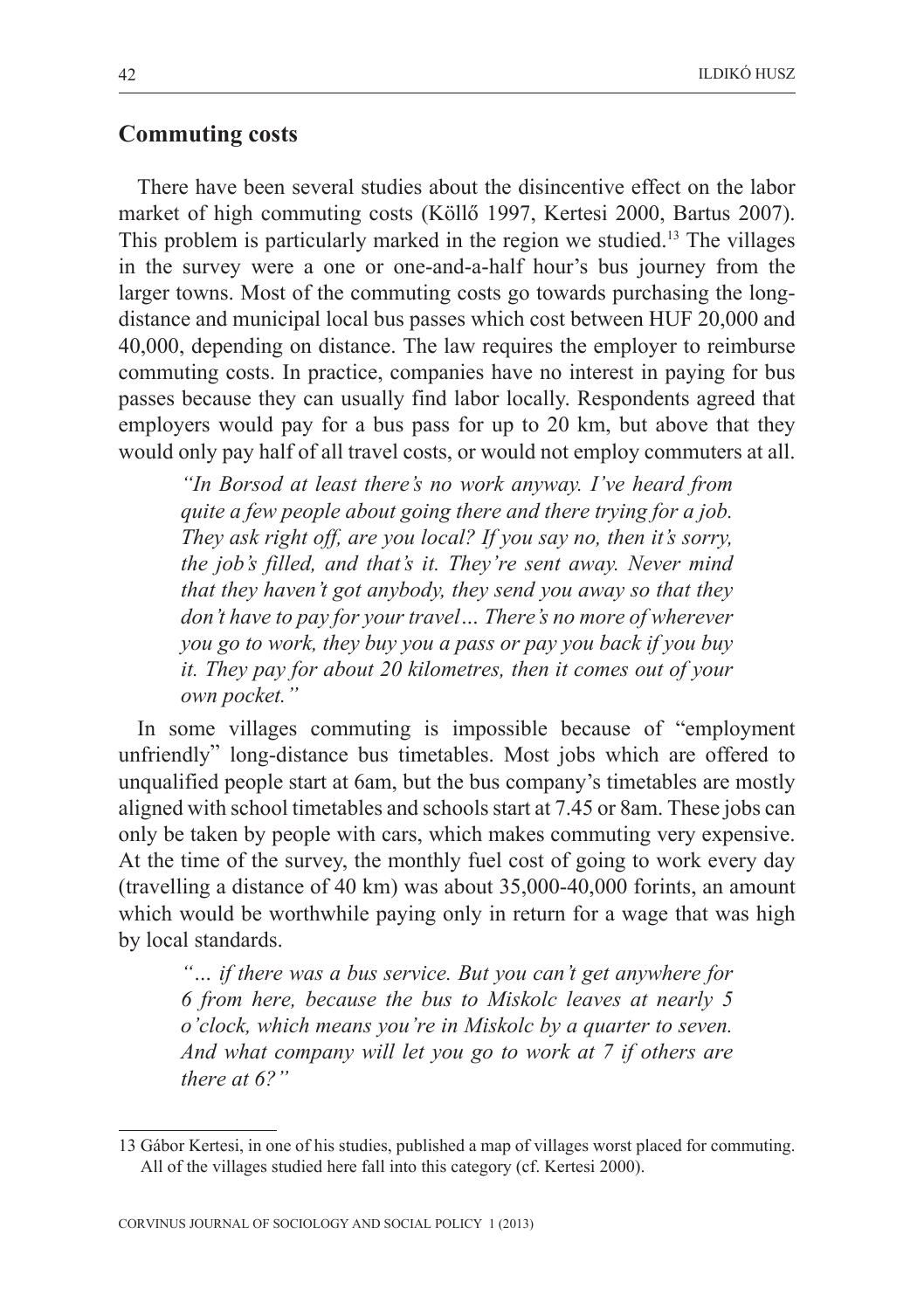# **Alternative work: seasonal work and state-subsidised employment**

The lack of jobs within reasonable proximity has led to peculiar combinations of making a living in recent times. Through the public works programme the local authority gives minimum-wage employment to most village residents who are unemployed but capable of working. In order to disseminate public works jobs to as many people as possible each employment contract usually lasts for 3-4 months, and longer periods are rare.<sup>14</sup> At the end of this period regular income for the rest of the year will be in the form of social benefits<sup>15</sup> which are usually HUF 20,000-30,000 less than the net minimum salary. The difference (of approx. HUF 160,000-270,000 yearly) plus some more, can be earned from seasonal and ad hoc casual work, which mainly available from March to early December.

There is quite a wide variety of seasonal and casual work. It includes mushroom-picking, herb-collecting and snail-collecting (the produce being sold to traders who come to the village), fruit-picking on a day-labor basis in local orchards, mowing, haymaking, hoeing, woodcutting and other household work. Anybody with a car can also earn money by providing transport. Work for laborers and tradesmen with small contractors has fallen off perceptibly in recent years as those who would employ them have also become impoverished, although the proximity of the Slovak border and Slovakia's accession to the European Union has created new opportunities. Abandoned houses in villages on the Hungarian side of the border are being bought by Slovaks who employ local tradesmen and workers to refurbish them. There is also some demand from other side of the border for blackeconomy labor in the construction industry. The interviewees said that there was work of this kind throughout most of the year for anyone who wanted it. This is of particular significance during the winter months when there is no agricultural seasonal work.

<sup>14</sup> The situation is similar in some private companies (such as the nearby chocolate factory) where labour is hired via the local employment centre. According to the survey respondents, the typical period of employment is also only a few months; the period the employer is entitled to receive state subsidies for the employee.

<sup>15</sup> The names of regular monetary benefits for persons of active age but who are not in work have changed frequently in recent years. Most of the interviewees simply used the word 'segély' (benefit) to refer to what are officially called "regular social benefits" and "availability support".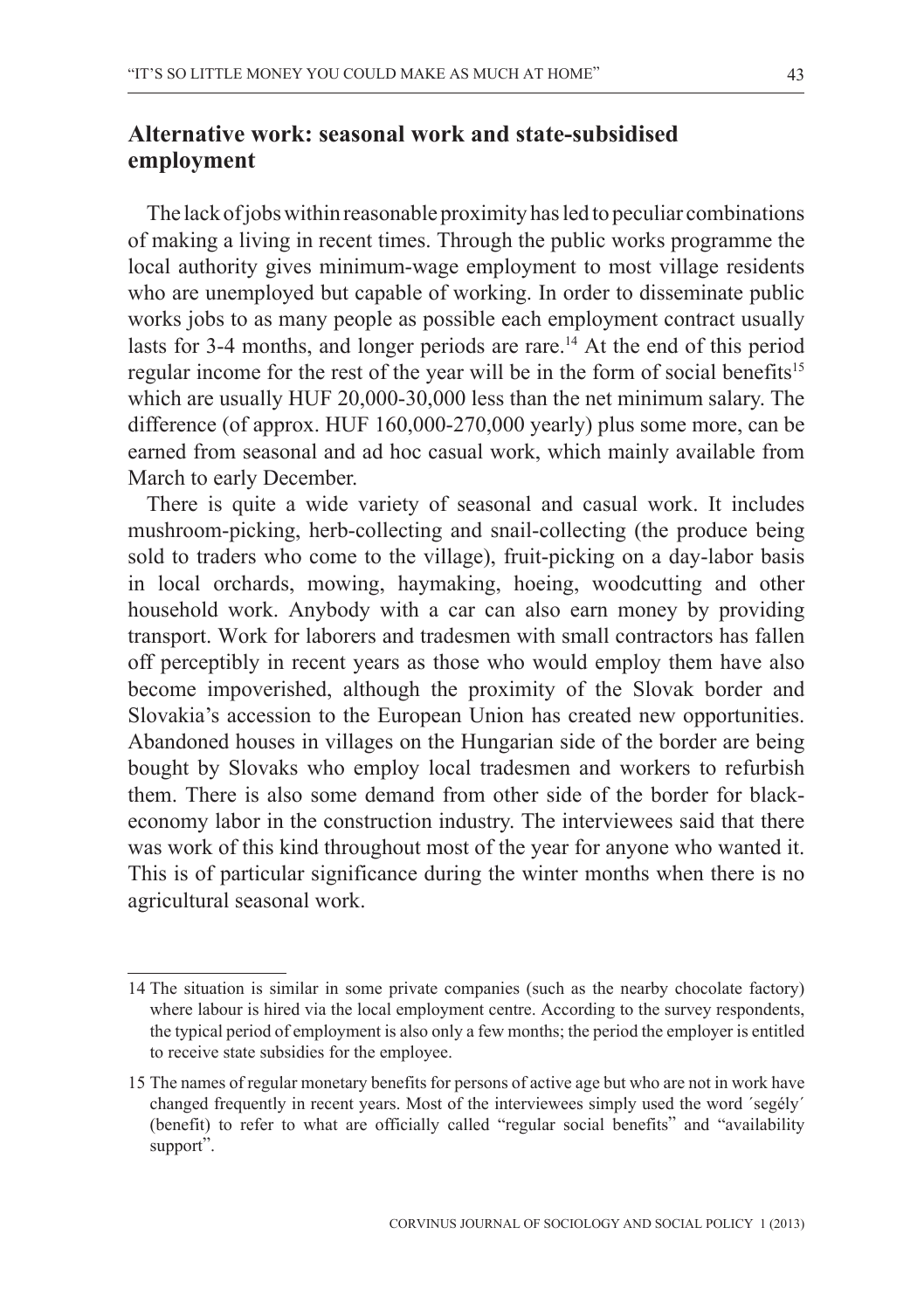*"There are so many people in the village I could tell you about who never get a job because for that money it's better for them to sit at home. …They're at home, and they can do as much black work as they want. …And they still get benefits. And they're here all day."*

*"I get child care allowance and family allowance, and he (husband) gets an availability allowance and we are lucky that all year there's always something we can make money from, like now it's the mushroom season. You can make a lot from that… You can pick flowers (herbs). Then there will be rose hips, sloes, crab apples, wild pears. So from spring right up to late autumn you can always make money with something."*

Prices paid for produce and day-labor rates vary widely depending on the harvest, the season and the difficulty of the work. From what respondents said, daily income varies from about HUF 2-3000 to HUF 10,000, and anything above 4-5000 is considered good. The difference between the minimum wage and the amount which can be collected in benefits can be earned in 4 -7 months with only 10 days of work a month and an average daily income of HUF 4,000.

*"When there's a good season, a week or two, if there are lots of mushrooms, you can make 70 or 80,000 forints. In spring, when we started in March, it (mushroom picking) went for a month, and we must have got 100-120,000. 6 or 7000 forints a day, or 5000. When there was very little, then 2 or 3000. You can also make 10,000 a day from camomile."*

*"The gang I went picking with don't even want to come peach picking... for them the 2300 forints (a day) is nothing. I said, lucky for them. Because they have a 50% disability allowance. It's not much, but they get some (disability allowance). But for me even 2300 forints is something, because I don't get anything. …Because whoever can go, and wants to, can get this casual work, certainly now that the Slovaks are coming, they need laborers for roofs and plastering, and some take it, but some say not for that money. I'm going to get 2300, and I'll go, because for me 2300 is money."*

Seasonal work is complemented with work on family plots of land. The vegetables and animals (mainly poultry) that respondents produce are only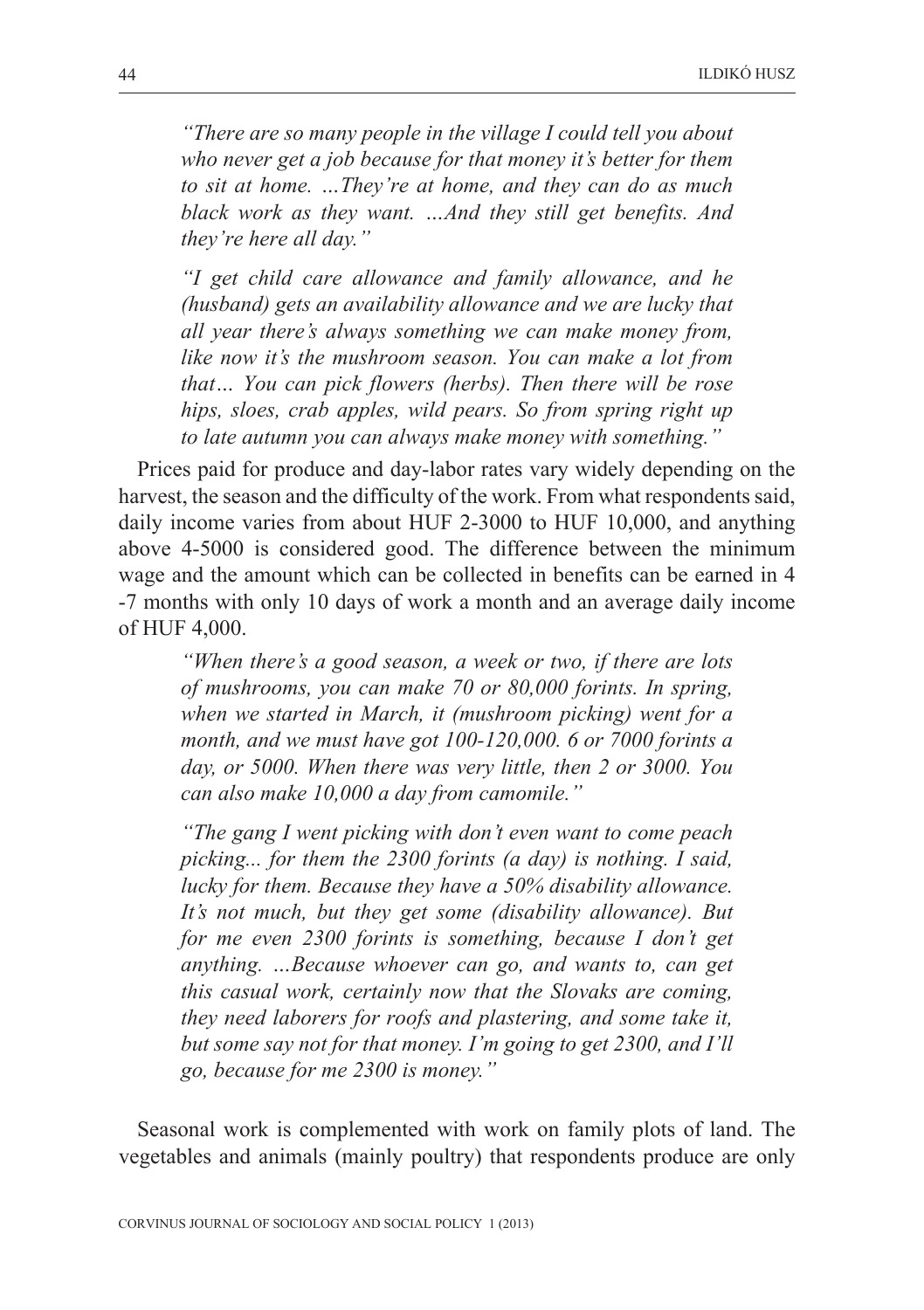for their own consumption. It is rare that they sell any of it, only when the quantity of produce is above average.

Several recent studies have stressed that the public works programme is not helping workers escape the social benefits system. This finding is reinforced by our own field observations: the main source of income for poor village families nowadays is a combination of public works, social benefits<sup>16</sup> and seasonal and casual work. It is important to note that these activities are also functionally interconnected and form a system of making a living that is an alternative to the usual world of wage work. Its system-like character contributes to the permanence of respondents´ isolation from the formal labor market. Public works make one eligible for social benefits but also allow access to seasonal and casual work. The staff of the local mayor's offices are also aware of the role of these activities in contributing to family income, and even if they do not explicitly coordinate public works with seasonal work they may tacitly tolerate it through supervising it only loosely.

*This is shown in the following case when in the absence of a village mayor his deputy had to take over direction of people employed in public works. When he checked he found that several of them were absent without permission during working hours. It later turned out they were working in the orchard of a local land owner. The fruit had ripened all at once and there was (black) work for a lot of people. The deputy mayor, who was not born locally and who grew up in an urban environment, immediately dismissed these people, provoking disbelief from both the people concerned and other people in the village who were used to a more tolerant attitude in these cases.*

Seasonal work plays a part in the life of village families which should not be underestimated. It is a permanent and relatively predictable form of work. In addition, work of a few days or maybe one or two weeks brings an immediate cash income, in contrast to the monthly payments which are usual in the world of ´normal´ employment. In the socialist era, local state enterprises adapted to the seasonal labor demands of small-scale agricultural work by turning a blind eye to short working days and more frequent days off during the harvesting season but in today's market economy employers are not so tolerant. By contrast, the public works programme, besides its socialisation function in keeping people in work, allows the opportunity to be engaged in seasonal work, thus boosting family income.

<sup>16</sup> Locals also usually refer to "availability support" for the unemployed as "social benefits".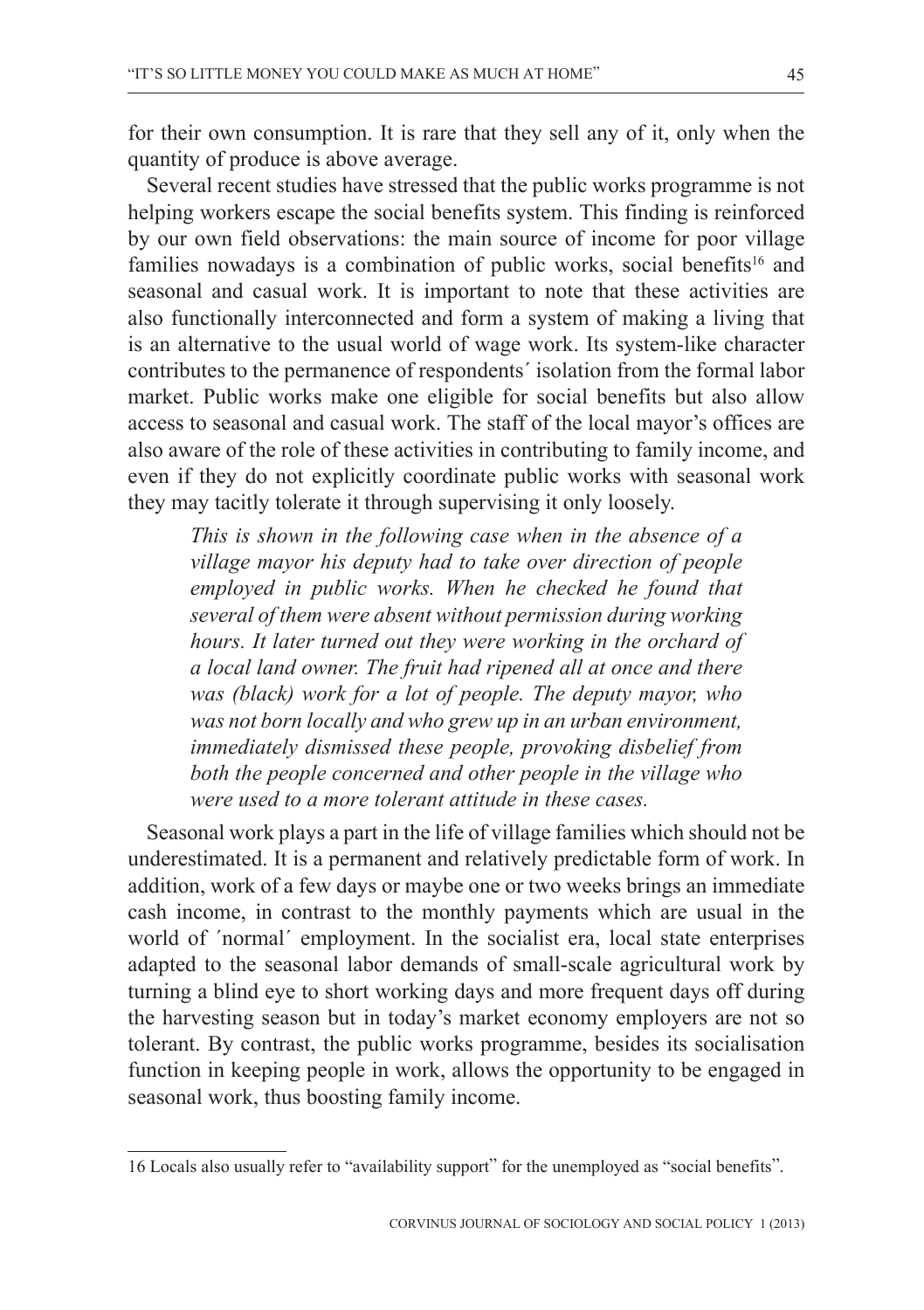All the signs are thus that the trinity of public works, casual work and social benefits is a realistic alternative to employment on the primary labor market, at least in the short term. Since this method of earning a living does not entitle individuals to a pension and the income it provides does not permit a significant amount of money to be saved, the question remains: how will these people live after they are past normal working age? The question did not seem to concern the people who live here as much as might be expected. They hardly mentioned any concern in this regard. This is partly related to their generally poor state of health which female respondents worried about in particular. Even mothers in their early '40s frequently complained about illnesses that prevent them from working or restrict their potential for work. This poor outlook is borne out by national statistics: the life expectancy at birth for women in Borsod County is a year and a half shorter than the national average and for men it is two and a half years less (KSH 2010b).

*"Will I be working in five years' time? Oh, in five years time I might not even be living. I've been sick for years. I've got inflammation everywhere, my arms, my joints. I've got high blood pressure, heart disease… Five years, that's an awful long time, I don't know whether I'll live that long." (43 year-old woman)*

From this perspective, having a short-term outlook does not seem excessively irrational. Present advantages are favoured over uncertain future benefits, such as the small pensions that they might, in theory, look forward to.

#### **ETHNIC DISTINCTIONS AT WORK**

Ethnic differences at work in the region can be traced back to three factors: cultural features that lend certain kinds of work an ethnic character; veiled discrimination against Roma workers; and the lower employment rate of Roma women because of the high number of children they typically have.

Research on the lifestyle of the Romas has established a correlation between ethnicity and several occupations (see Erdõs 1958, Havas 1982, Stewart 1994, Fleck – Virág 1998, Szuhay 1999, Horváth 2002, Havasi 2010, Messing – Molnár 2011). In the villages included in this study, occupations of this kind included gathering produce for sale, a category of seasonal work done particularly often by the Roma. Their predilection for collecting wild produce probably arises from the relation between income and individual abilities such as resourcefulness and speed. In the mushroom season it is almost a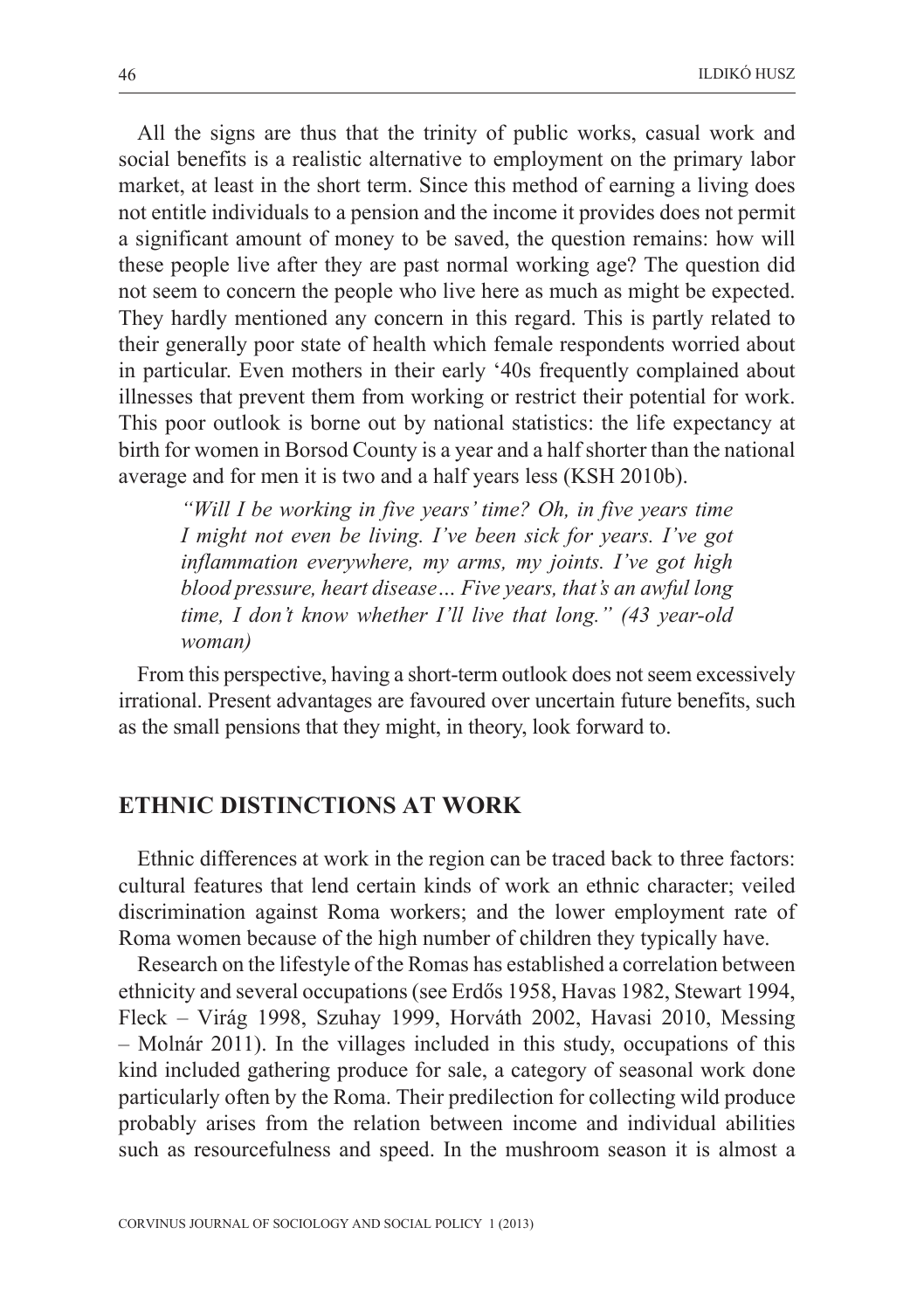contest to see who can get up earliest and get out to the forest because this largely determines how much they can "bag". The location of good sites is kept secret and is not divulged, even to strangers like us. Actually selling the produce, i.e. making a business out of it, is of lesser importance because prices are set by buyers.17 Loan-sharking as an occupation seems also to take place in Roma communities but involves very few people. Growing vegetables and keeping animals on family plots of land, however, are activities mostly confined to non-Romas.<sup>18</sup> This is why non-Romas, using the village system of categorisation, are termed "peasants", although in social historical and enthnographic terms a large proportion of the population in these villages are of agricultural laborer origin.

Another type of ethnic distinction in work is the consequence of various means of social exclusion. Using the categories specified by Loury (2006), a variety of formal and informal methods of discrimination could be identified from the respondents´ stories. They go beyond Roma narratives about how employers reject otherwise-suitable applicants for jobs on racist grounds.<sup>19</sup> Such stories were rarer than was expected; in fact, sometimes – for example in connection with the pointlessness of further education – interviewees stressed the narrowness of gaps in local society by insisting that there were no job opportunities in the area regardless of ethnic origin (or qualifications).

*A peculiar type of social exclusion based on ethnic stereotypes shows up in a story we heard from the head teacher of a school. To make the school canteen more economical, there is a prepaid lunch system for local residents, in which the school has a financial interest. A Roma woman was taken on to wash the dishes but shortly afterwards had to be dismissed. The people in the village did not consider her to be sufficiently clean and told the head teacher they would not order meals from the kitchen if she continued to work there. The head teacher – not a local-*

<sup>17</sup> Often it is not so much occupations but *the way of carrying out activities* that has an ethnic character. Classifications of the kind "Gypsies do it like this, peasants like that," make the same kind of contribution to constructions of race as "identity-forming" occupations and ways of making a living (See also Horváth 2001).

<sup>18</sup> Based on field work, some researchers have reported about villages where Roma families follow more or less peasant-like ways of life (i.e. they cultivate land and keep animals) but these are considered unique rather than general cases. (Szuhay 2005, Durst 2006).

<sup>19</sup> Racial stereotypes can be created by Romas themselves and are not only used against them. The usual stories of labour-market discrimination, regardless of their truth, are to some extent driven by a stereotype of the gadjo employer who does not like Roma.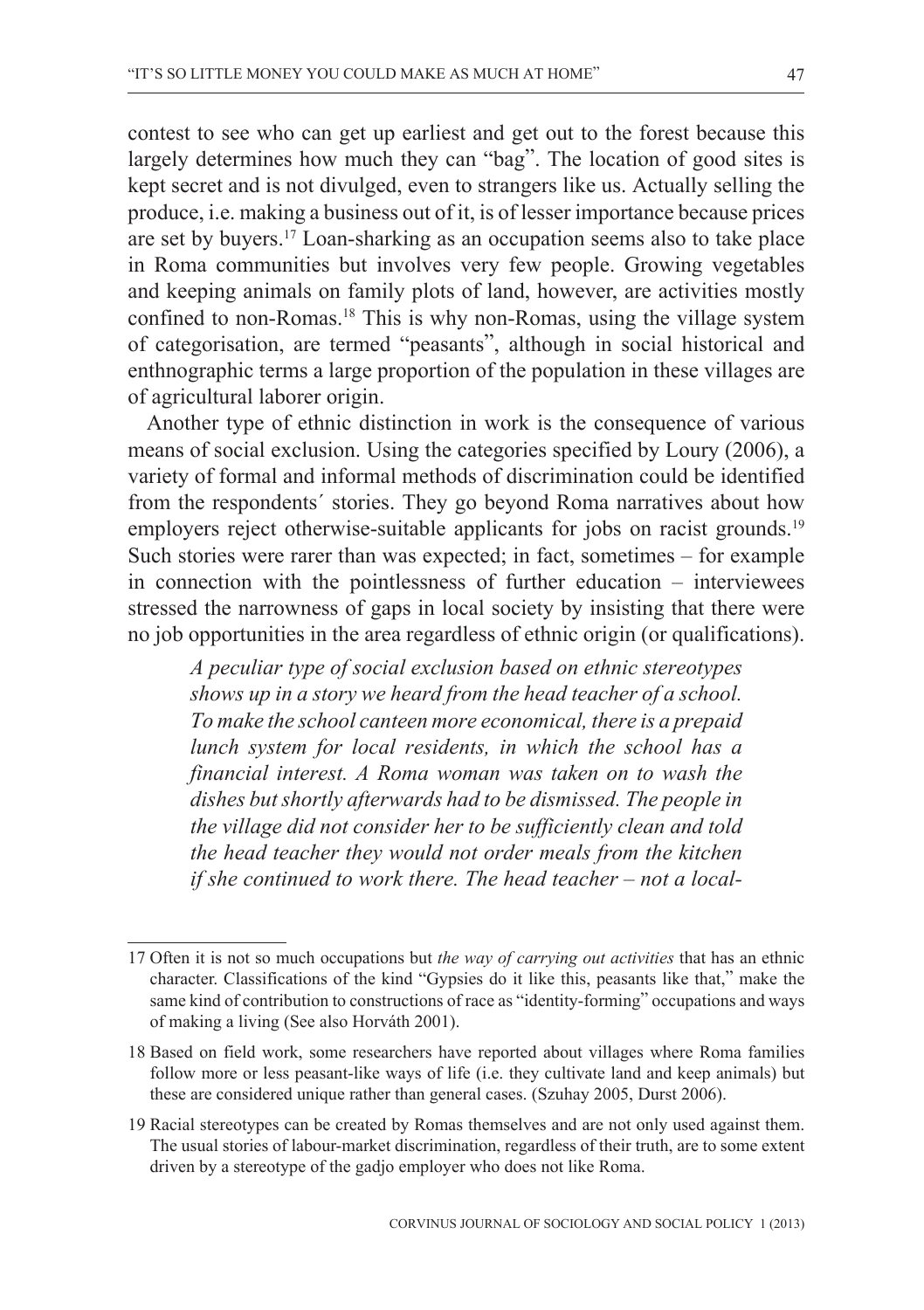*born person – considered the accusations to be unjustified but dismissed the women out of financial concerns. The symbolic meaning of "cleanliness" and its role in the designation of ethnic boundaries also arose in the story of a Village Day organised by Romas. To ensure that "peasants" would also take part in the event, the Roma engaged a non-Roma woman to do the cooking. 20*

The role of informal discrimination in job-seeking is also significant. Better, more desirable jobs are usually acquired using informal connections and these connections tend to lead to the formation of separate networks based on ethnicity. Information about opportunities for work normally reach the "other" ethnic group only when there is mass employment.

Neither is there equality of opportunity in the terms of employment contracts. One such (formal) discriminative practice occurs with the allocation of places for public works jobs. It is more than a matter of to whom the local authority gives work, for how many hours and for what duration. The months of the year in which the work is allocated are, as we have seen, also crucial. Least popular is summer, when there is an abundance of seasonal work. Most popular is winter, when the availability of alternative remunerative activity dwindles. As became clear from the interviews, Roma respondents were mainly employed in summer and autumn.

Low expectations about pay, high commuting costs, poor transport infrastructure and alternative earning opportunities keep workers of both sexes away from the formal labor market. For women, however, there are other factors which must be considered when taking up employment. These factors are mostly associated with raising children, which sets the basic context for a discussion of female employment.

There is a relatively high rate of fertility in the region: compared with a national total fertility rate of 1.3, the figure for the two sub-regions studied is around 2.0 (Husz 2011). The number of children born to the women with low educational qualifications involved in the questionnaire survey was even higher: the completed fertility rate was 4.0 for Roma and 2.7 for the non-Roma. Regarding prospects for employment, a high fertility level results in early and long-lasting inactive periods in a women's life.

The first child was usually born within a short time after leaving school; in fact Roma girls were frequently absent from school *because of* their

<sup>20</sup> For cultural differences in the meaning of cleanliness see Okely 1991, Horváth 2002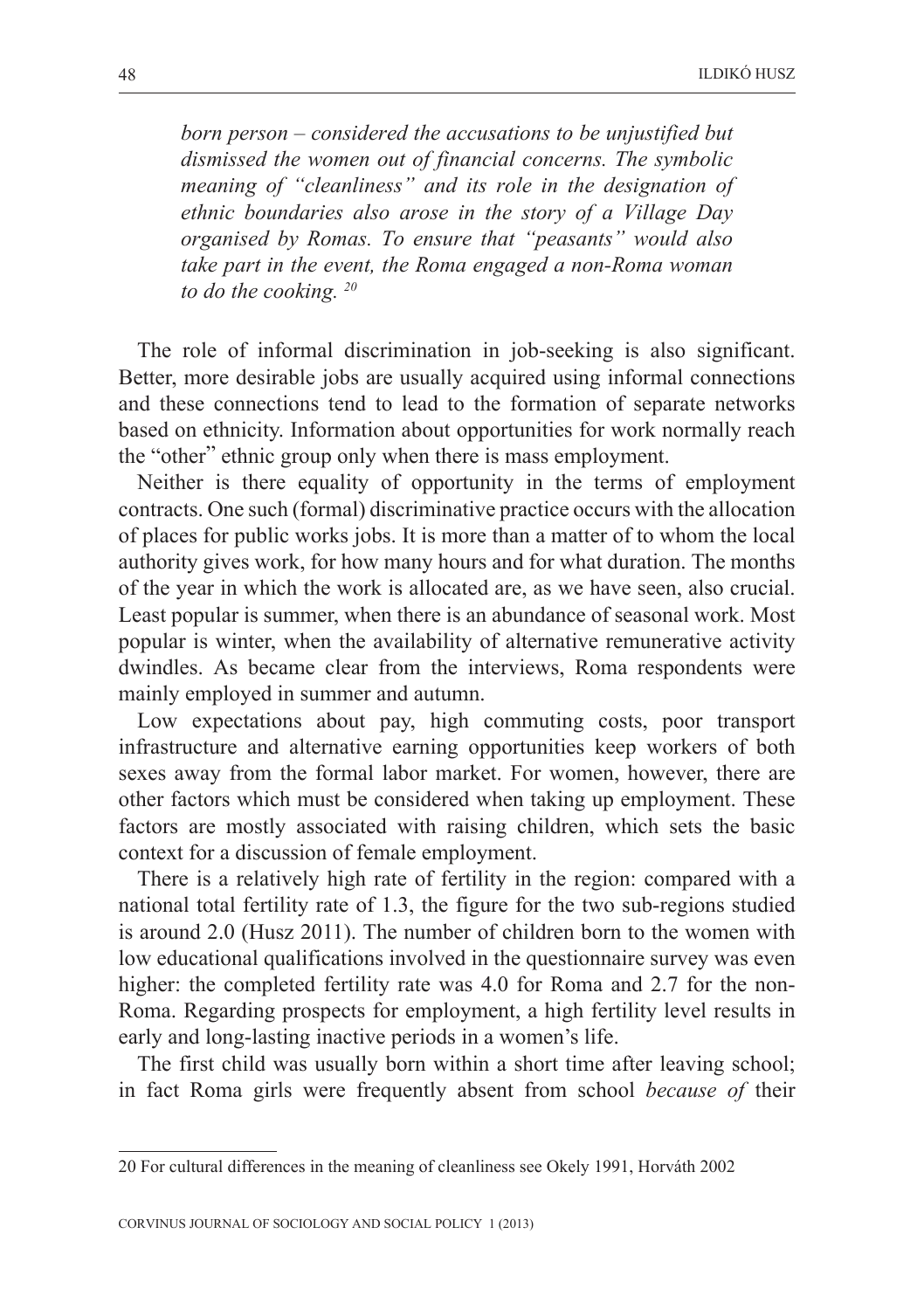pregnancies. Most interviewees, regardless of ethnicity, did not work between the birth of one child and the next.<sup>21</sup> Whoever was capable started looking for a job when their youngest child reached school age (older children could be entrusted with the supervision of small children or taking them to nursery). With three children, maternity and childcare benefits permit a mother to stay at home until the youngest child is 8 years old, which means an absence of least ten or twelve years from the labor market. For Roma women (who have more children) this period is even longer. Since there is a high incidence of bad health or chronic diseases in childhood with families of both ethnic groups, mothers are often obliged to stay at home even longer. Nonetheless, respondents reported feeling obliged to go to work, not to stay at home (at least the interviewees were full of "musts" in that regard).

The statement that mothers of young children do not work only applies to involvement in the regular job market. The raising of children can be reconciled with various kinds of seasonal work, especially tending gardens and picking fruit in local orchards. These kinds of activities are done mainly, if not exclusively, by women.

The material burdens of caring for small children are alleviated by various kinds of family benefits, so having children does not result in a drastic change in the financial situations of families overall. Child benefit frequently changes in type and amount. When this research was conducted, such benefits included GYES, GYED and GYET<sup>22</sup>, various allowances related to schooling (maternity support, regular and non-regular benefits) and a family allowance. The latter carries the most weight in the family budget, the amount being greater for a family with four children that a single person´s net minimum salary.<sup>23</sup> It is thus understandable that, as has been reported in several studies,

<sup>21</sup> From the birth of the first child to time that they go to school, the key question concerning the employment of women is day-care for children. Villages in the region are extremely badly-off in this respect: there are no crèches (for the under-3s) and nurseries exist only in a few larger villages and in the towns.

<sup>22</sup> GYES (child care allowance): is a non means-tested child care benefit for children under 3 years old. GYED (child care fee) is a job-related maternity allowance for children up to 2 years old. GYET (child raising support) is a non-means-tested benefit for parents of at least three children (of whom the youngest is between 3 and 8 years old).

<sup>23</sup> Mothers of several children are often accused of giving birth just so they can receive child benefits. This was mentioned by interviewees from both ethnic groups who had two or three children. It is a statement not borne out in respondents´ life stories, since bearing a large number of children seemed to be more of a situative than a strategic response. Nonetheless, the state transfers and benefits for which large families are eligible undeniably have some influence on the number of children that are born. Receiving the family allowance alone, however, would not be enough to support this large number of childbirths if there were not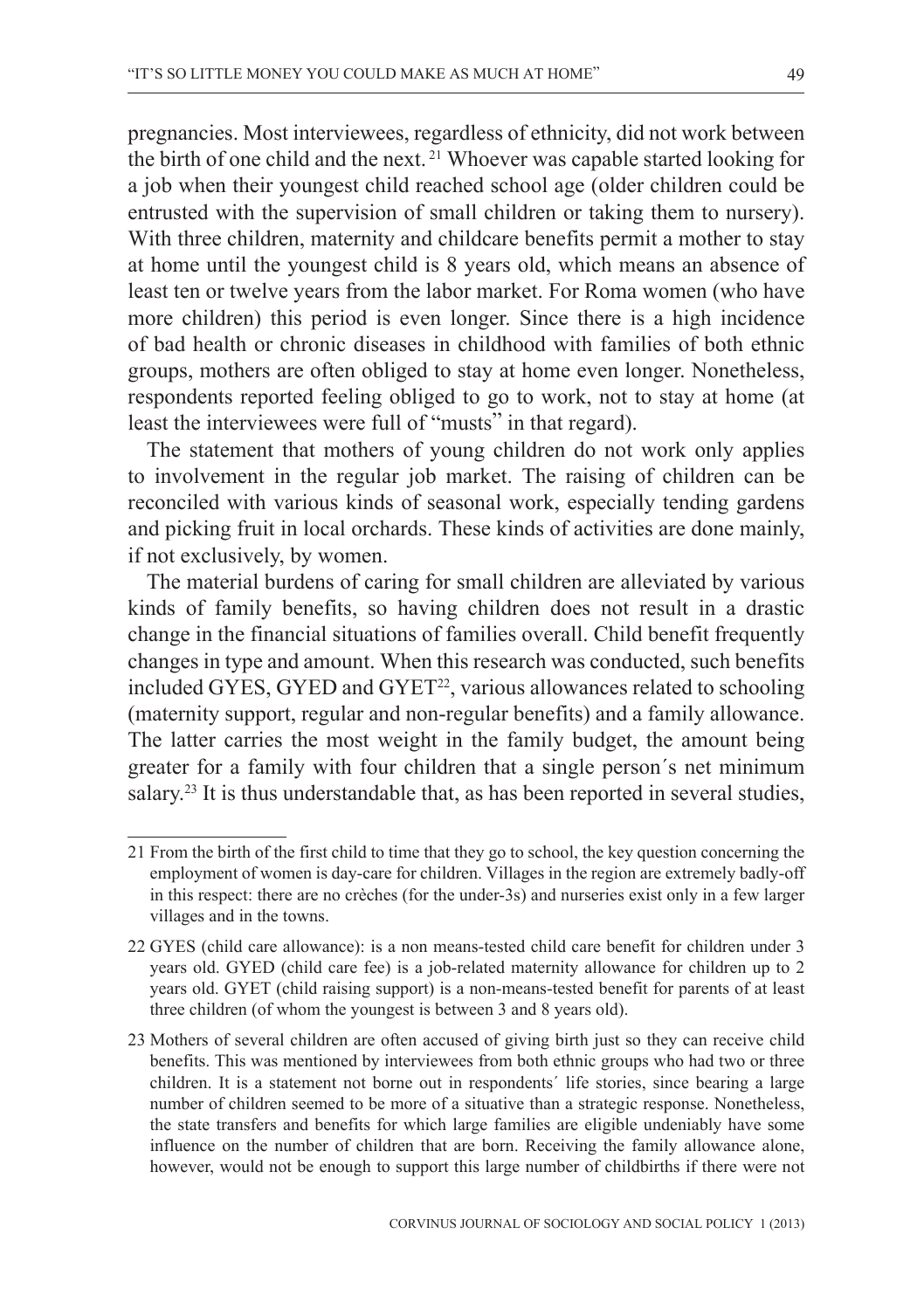Roma mothers of 5 or 6 or even more children derive special prestige from being recipients of this regular and predictable source of income. It is a widespread view that these benefits are the mother´s contribution to the family (See also Kóczé 2010).

Since child-related benefits increase with the number of children and decrease in relation to their age, the question of finding work tends to arise when the smallest child goes to school or GYET expires. The factors behind any decision to find work are the same as for those in other circumstances: the potential pay and the cost of commuting. There is another factor, however, for women who remain responsible for traditional household tasks (housework, cooking, looking after children); this is the length of time they would have to spend away from home.<sup>24</sup>

*"The closest job would be in the Edelény chocolate factory, where you have to leave at half past four in the morning, and you get home at 4 in the afternoon. If there's no grandmother, nobody can manage that."*

#### **SUMMARY AND CONCLUSION**

This study used interviews to explore the local factors involved in the persistence of large-scale unemployment in a multiply-deprived region of Hungary. We were interested in the extent to which sustained absences from the formal labor market are based on rational considerations.

Our results show that the high unemployment rate is not solely a matter of a lack of jobs. The costs and benefits of jobs are very much assessed on the basis of deliberate economic calculations. The unanimous opinion was that, for people of low educational achievement, the costs of taking employment on the legal labor market (particularly the time and money involved in commuting) were so high at the time of our study that it was not worth working for the income that the job could be expected to generate (i.e. the minimum wage). In addition, jobs in the post-socialist economy do not even offer the advantages of stable employment. Instead of the world of "regular casual work" of the primary labor market, the vast majority of the economically active uneducated

also a supportive culture.

<sup>24</sup> In an interview-based study in sewing workshops in eastern Hungary, Bódis also found that the traditional division of household labour between the sexes hinders work by women (Bódis 2002). Women get most help from older children than their husbands.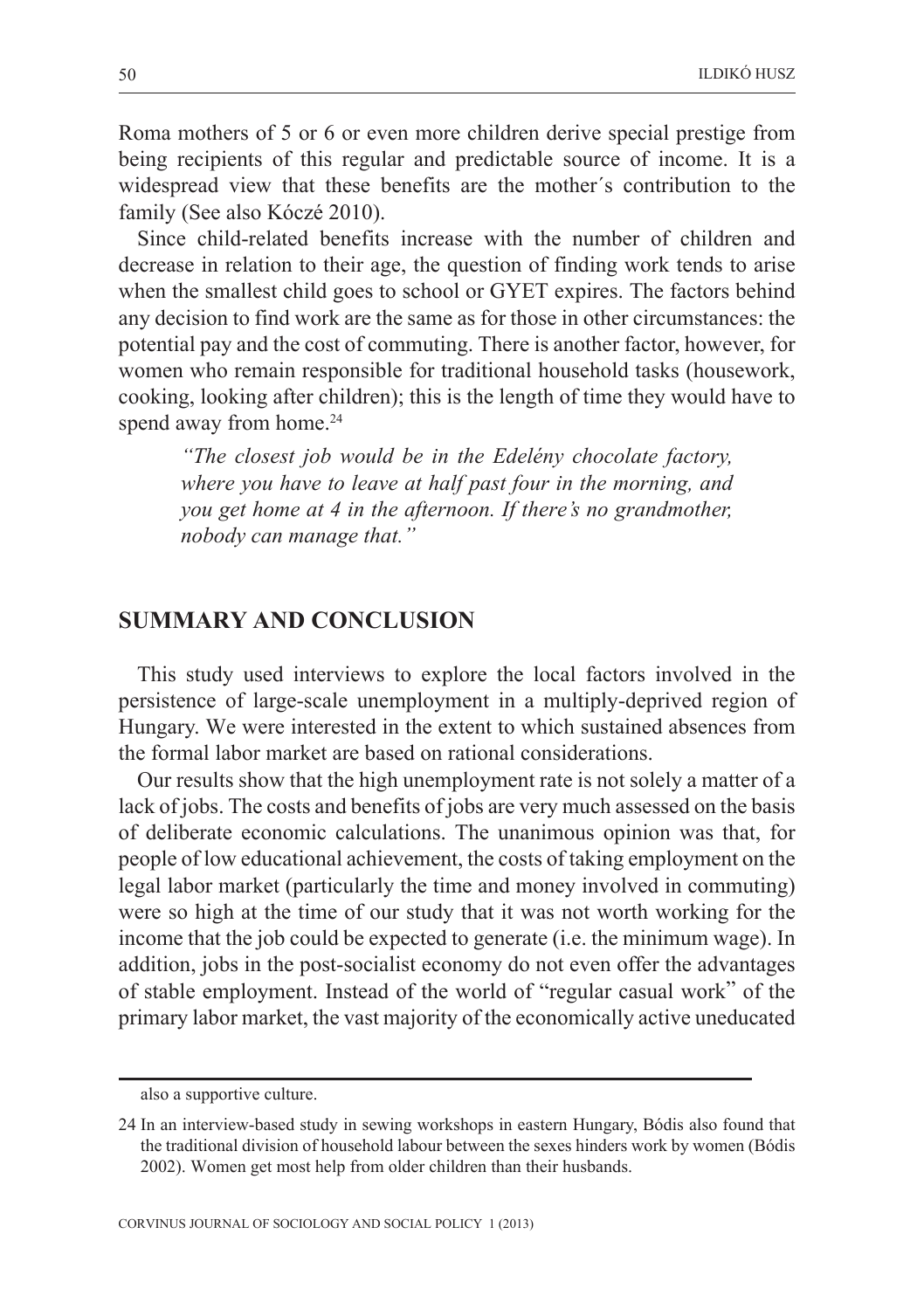population in the area are engaged in an alternative system of work comprising of the triumvirate of public work, participation in the shadow (black and grey) economy and receiving social benefits. The stability of this mode of earning a living derives not only from the opportunity if offers to gain a net annual income equivalent to that attainable through legal employment. Just as important is that the various ways of making an income are mutually permissive and complementary and form a kind of system. Moreover, this system permits more flexible organisation of work than a traditional full-time job would and thus better fits with day-to-day fluctuations in the working needs of village families.

The sober calculations behind decisions about whether to take up work and the continual seeking and flexible exploitation of alternative opportunities are signs of adaptive skill. Our respondents, who officially count as being unemployed, often appeared in the interviews to be disillusioned, embittered and disappointed, but not hopeless. Rather than a culture of poverty, their case suggests a *rationality of poverty.* This of course does not imply that the world of work is not culturally embedded. It does, however, manifest itself in the repetition of historically-established cultural patterns, where adaptation means selecting from among the local traditional activities and arrangements<sup>25</sup> which people have known since their childhood or have learnt from the experiences of their parents. Certain ethnic factors were also observed and manifested themselves in ethnic (or perhaps only ethnically-linked) labor market characteristics. Evidence of an autonomous culture of poverty, as put forward by Lewis and his followers, involving a kind of desperate, selfdestructive fatalism, was certainly not widely in evidence.

A question arises: what are the options for public policy that would encourage employment and boost the pension contributions? The present approach (reducing and/or maximising the amount of benefits which are given), is designed to weaken the disincentive to work. The raising of the minimum wage at the same time, although it should in theory act as an incentive to work, further reduces the number of jobs on the primary labor market and will probably expand the size of the shadow economy. It is not clear how workers will react to these changes – whether they will increase their efforts to find legal work or whether they will intensify their activities

<sup>25</sup>This refers to the observation that interviewees did not usually seek a way out of their predicaments through starting any kind of (small) entrepreneurship which was foreign to the traditional role of agricultural impoverishment. In the past, leading a ´peasant´ way of life similarly had no cultural precedent in Roma communities and failed to take root, despite many well-intentioned experiments to encourage it.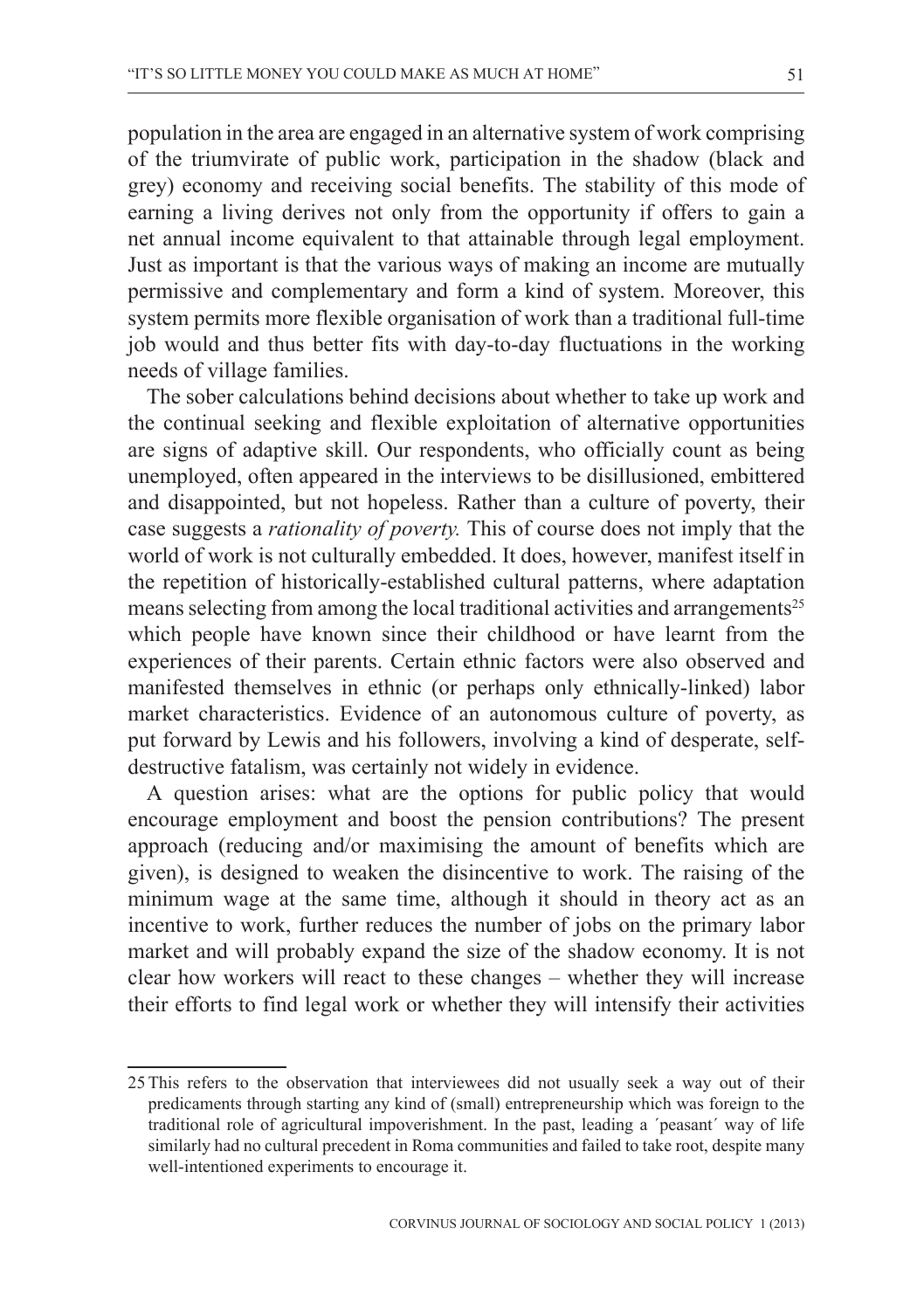in the black or grey economy. For the people living in these villages, living conditions will only improve in the short term if the process of job seeking is facilitated and in the long term only if the creation of legal and  $\text{real}' - \text{i.e.}$ not public work-related – jobs is promoted. This would coincide with the wishes of many of the respondents themselves: the vast majority want to be permanently employed rather than live on benefits.

#### **REFERENCES**

- Balás, Gábor et al (2011), *A közcélú foglalkoztatás kibõvülésének célzottsága, igénybevétele és hatása a tartós munkanélküliségre. Kutatási jelentés.* Budapest, Budapest Intézet – Hétfa Elemzõ Központ
- Bálint, Mónika Köllõ János (2008), "A gyermeknevelési támogatások munkaerõpiaci hatásai", *Esély* No. 1, pp. 3-27.
- Bartus, Tamás (2007), "Városok elérhetõsége: tények, okok, következmények", *Kormányzás, Közpénzügyek, Szabályozás* Vol. 2, No. 2, pp. 291-307.
- Bódis, Lajos (2002), "A multinacionális tömeggyártó üzemek és az állami munkaközvetítés", *Szociológiai Szemle* No. 1, pp. 21-45.
- Bódis, Lajos Galasi Péter John Micklewright Nagy Gyula (2005), *Munkanélküliellátás és hatásvizsgálatai Magyarországon*, KTI könyvek, Budapest, MTA-KTI
- Csoba, Judit (2010), "A közfoglalkoztatás régi-új rendszere. Útközben az "Út a munkához" programban", *Esély* No. 1, pp. 4-24.
- Durst, Judit (2002), "Innen az ember jobb, hogyha meg is szabadul". Megélhetési stratégiák egy kisfalusi cigány közösségben", *Esély* No. 4, pp. 99-121.
- Durst, Judit (2006), *Kirekesztettség és gyermekvállalás. A romák termékenységének változása néhány "gettósodó" aprófaluban (1970-2004).* PhD. disszertáció, Budapest, BCE
- Erdõs, Kamill (1958), *A magyarországi cigányság.* Néprajzi Közlemények III., Budapest
- G. Fekete, Éva (2005), "Cigányok a Cserehát-Hernád-Bódva vidéken. Tájegységi elemzés," in: Baranyi, Béla, ed., *Roma szegregációs folyamatok a csereháti és délbaranyai kistérségekben,* Budapest, Gondolat - MTA ENKI, pp. 53-83.
- Fleck, Gábor Virág, Tünde (1998), "Hagyomány vagy alkalmazkodás, avagy Gilvánfa kívül-belül", *Szociológiai Szemle* No.1, pp. 67-92.
- Formoso, Bernard (2000), "Cigányok és letelepültek," in: Prónai, Csaba, ed., *Cigányok Európában 1.: Nyugat-Európa,* Budapest, Új Mandátum Kiadó
- Havas, Gábor (1982), "Foglalkozásváltási stratégiák különbözõ cigány közösségekben", in: Andor, Mihály ed., *Cigányvizsgálatok*, Budapest, Mûvelõdéskutató Intézet, pp. 181-202.
- Havas, Gábor (1999), "A kistelepülések és a romák", in: Glatz, Ferenc, ed., *A cigányok Magyarországon,* Magyarország az ezredfordulón. Budapest, MTA
- Havasi, Éva (2010), "Jövedelmi helyzet, megélhetési viszonyok a mély szegénységben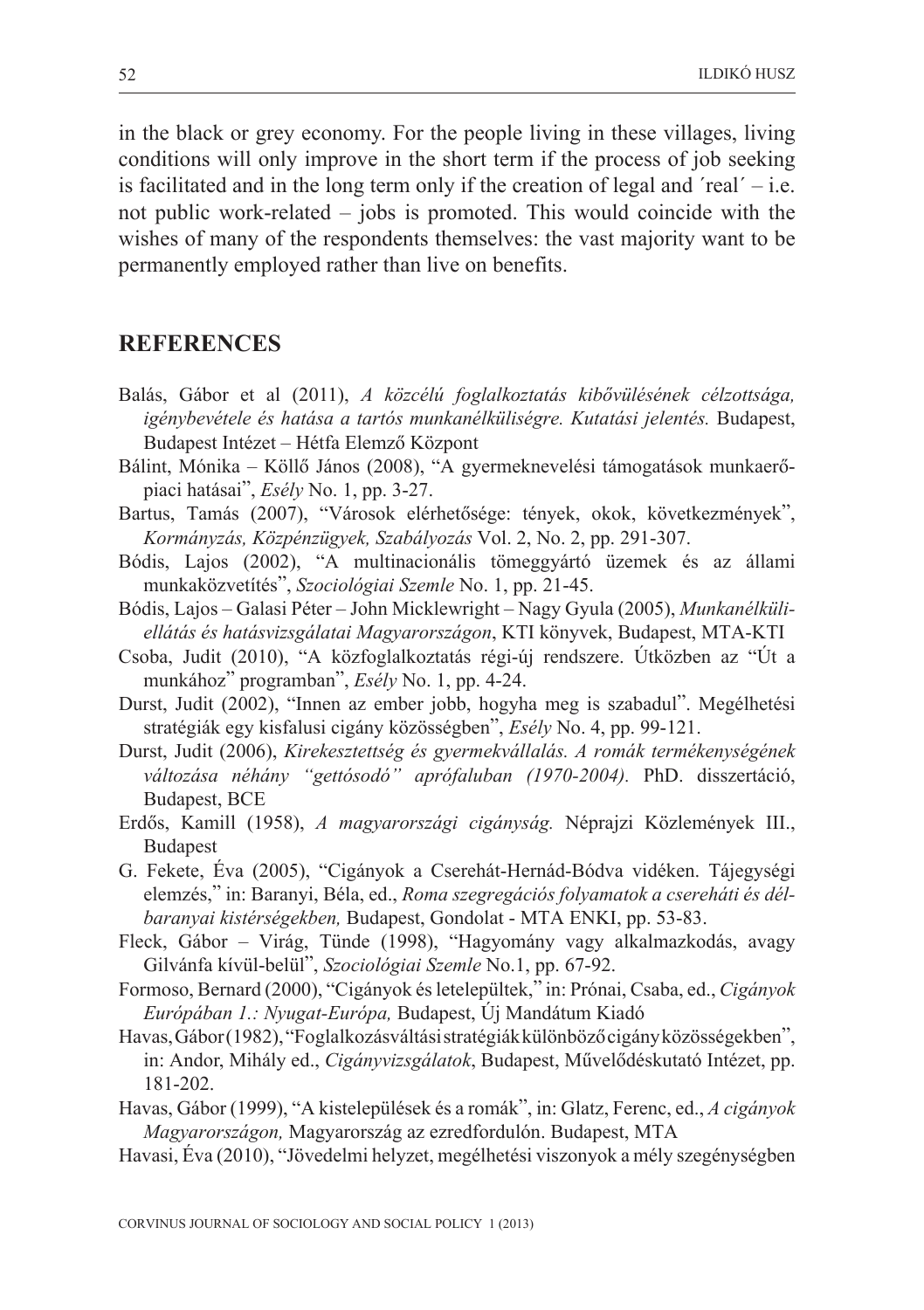élõk körében", in: Kóczé, Angéla, ed., *Nehéz sorsú asszonyok feketén fehéren,* Budapest, MTA ENKI, pp. 19-50.

- Horváth, Kata (2001), "Cigány munka" "Gádzsó munka"", in: Ando, György – Eperjessy Ernõ – Grin Igor – Krupa András eds., *A nemzetiségi kultúrák az ezredfordulón (Esélyek, lehetõségek, kihívások)* Békéscsaba-Budapest, Magyar Néprajzi Társaság, pp. 401-413.
- Horváth, Kata (2002), "Gyertek ki nálunk, hogy jobban megismerjük egymást!" Epizódok egy falusi magyar cigányközösség életébõl", in: Kovács, Nóra – Szarka, László eds., *Tér és terep. Tanulmányok az etnicitás és az identitás kérdéskörébõl*, Budapest, Akadémiai Kiadó, pp. 241-325.
- Husz, Ildikó (2011), "Alacsony végzettség sok gyerek? A magas termékenység néhány területi és etnikai aspektusáról", *Demográfia* No. 2. pp. 5-22.
- Kemény, István ed. (2000), *A romák/cigányok és a láthatatlan gazdaság*, Budapest, Osiris – MTA Kisebbségkutató Mûhely
- Kertesi, Gábor (2000), "Ingázás a falusi Magyarországon. Egy megoldatlan probléma", *Közgazdasági Szemle,* Vol. 47, pp. 775-798.
- Kertesi, Gábor (2005), *A társadalom peremén. Romák a munkaerõpiacon és az iskolában*, Budapest, Osiris Kiadó
- Kertesi, Gábor Köllõ, János (2004), "A 2001. évi minimálbér-emelés foglalkoztatási következményei" *Közgazdasági Szemle* Vol. 51, No.4, pp. 293-324.
- Kóczé, Angéla (2010), "Etnicitás, gender és a szegénység összefonódásának megnyilvánulásai", in: Kóczé, Angéla, ed., *Nehéz sorsú asszonyok feketén fehéren*, Budapest, MTA ENKI, pp. 81-95.
- Kopasz, Marianna (2007), *A vállalkozói potenciál területi különbségeinek magyarázata*, Budapest, Akadémiai Kiadó
- Köllõ, János (1997), "A napi ingázás feltételei és a helyi munkanélküliség Magyarországon: számítások és számpéldák", *Esély* No. 2. pp. 33-61.
- Köllõ, János (2009), *A pálya szélén. Iskolázatlan munkanélküliek a posztszocialista gazdaságban*, Budapest, Osiris Kiadó
- KSH Stadat: Statistical database, www.ksh.hu
- KSH (2010), Demográfiai Évkönyv 2010
- Ladányi, János Szelényi Iván (2004), *A kirekesztettség változó formái*, Budapest, Napvilág Kiadó (in English: Ladányi, János – Szelényi Iván (2006), *Patterns of Exclusion: Constructing Gypsy Ethnicity and the Making of an Underclass in Transitional Societies of Europe*, East European Monographs, NO. DCLXXVI., New York, Boulder
- Lewis, Oscar (1961), *The Children of Sanchez: Autobiography of a Mexican Family*, New York, Random House
- Loury, Glenn C. (2006), *A faji egyenlõtlenségek anatómiája*, Budapest, Nemzeti Tankönyvkiadó
- Messing, Vera Molnár, Emília (2011), "Válaszok a pénztelenségre: szegény cigány és nem cigány családok megélhetési stratégiái", *Esély* No. 1, pp. 53-80.
- Okely, Judith (1991), "Szimbolikus határok", *Café Bábel* No. 1, pp. 37-55.
- Romano Rácz, Sándor (2008), *Cigány sor*, Budapest, Osiris